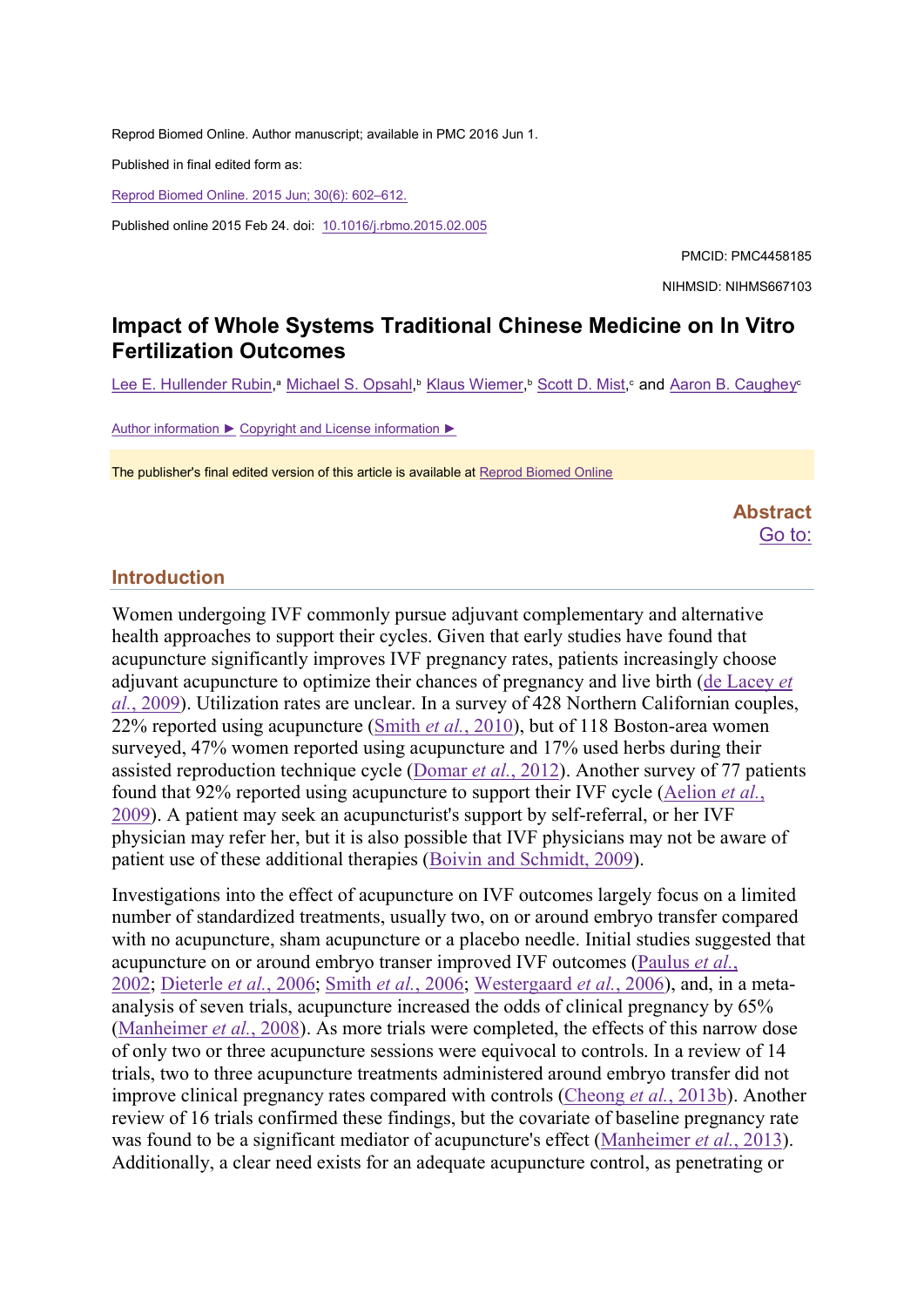non-penetrating 'sham or placebo' acupuncture controls are likely to be impractical and may have physiological effects (Manheimer, 2011; Vickers et al., 2012).

With the advent of two standardized acupuncture sessions as a complete investigational intervention, acupuncture providers thereby question whether it is a sufficient dose (Craig et al., 2014; Shen et al., 2014). In clinical practice, acupuncture treatment is not standardized and instead considers the patient singularly; treatment is individualised. A course of treatment can range from six to 24 treatments depending on the complexity of the case. Furthermore, if an IVF patient seeks adjuvant acupuncture treatment in the period before the day of embryo transfer, it is possible that the patient, her parnter, or both, will receive a complex intervention at the acupuncturist's office, such as wholesystems traditional Chinese medicine (WS-TCM). This is a multi-dimensional intervention that can include any combination of modalities classified under the system of traditional Chinese medicine. These include any combination of acupuncture (the insertion of sterile, filiform needles in the body) (Cochrane *et al.*, 2014), moxibustion (the burning of processed herb, *artemesia argyi*, on or near the body) (Nedeljkovic *et al.*, 2013), Chinese herbal medicine (Ried and Stuart, 2011; Tan et al., 2012; Cao et al.; 2013), Chinese medical massage with a tool (guasha) or without (tuina), Chinese medicine-based dietary recommendations, breathing exercises (Qi Gong), or movement exercises (Tai Chi) (Noll and Wilm, 2009). It may also include recommendations for vitamins, supplements, or both, depending on the training and licensure of the provider. Beyond a published case study (Hullender Rubin, 2010) and expert texts (Liang, 2003; Lyttleton, 2004; Noll and Wilm, 2009), the effectiveness of the multi-dimensional WS-TCM approach on IVF outcomes is unclear.

Given this background, we sought to compare the reproductive outcomes of women who elected WS-TCM treatment in addition to their usual IVF care, and compared them with those who received the usual IVF care alone and to those who received two standardized acupuncture treatments on the day of embryo transfer acupuncture only. Our main objective was to compare the three groups on the primary outcome of live birth.

Go to:

# Materials and methods

### Study design

This was a retrospective cohort study of WS-TCM effects on IVF reproductive outcomes compared with two groups: those who received acupuncture treatments only on the day of embryo transfer (ACU); and those who received IVF usual care alone. The Oregon College of Oriental Medicine Institutional Review Board approved this study on 11 January 2011 (IRB reference number 09-028). Reproductive outcomes data were obtained from a single, private IVF centre, the Northwest Center for Reproductive Sciences (NCRS), Kirkland, Washington.

### Patient criteria

Of 1509 patient charts, only NCRS patients who underwent IVF with fresh donor or nondonor embryos transferred between August 2005 and December 2010 were included, regardless of embryo quality. Additionally, women who underwent pre-implantation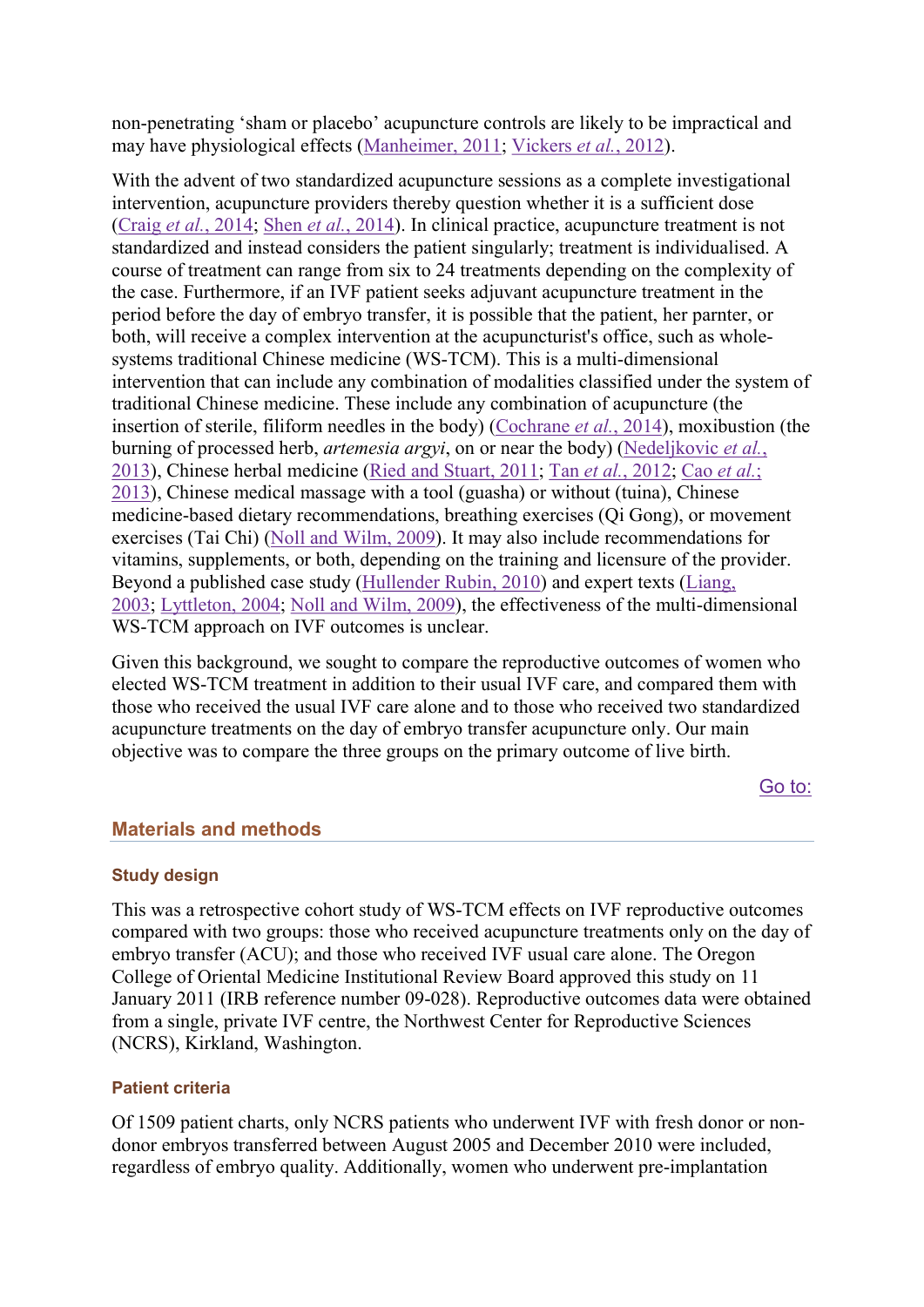genetic screening testing or intracytoplasmic sperm injection cycles were also included. To further reduce selection bias, all biomedical diagnoses were included. Diminished ovarian reserve was diagnosed if FSH was 12 mIU/ml or more, antral follicle count total less than 10, and anti-Müllerian hormone less than 1.0 ng/ml, or any combination of these measures. Since the mean age of the WS-TCM was higher than the other groups, this most likely accounted for the increased incidence of diminshed ovarian reserve diagnosis. All patients who underwent transfers with frozen embryos  $(n = 251)$  or embryos from frozen oocytes ( $n = 27$ , research cycles) were excluded.

All included patient data ( $n = 1231$ ) were reviewed to identify patients who received ACU, and then reviewed a second time to identify and tabulate patients who received WS-TCM, as all WS-TCM patients received ACU as part of their treatment plans. The data were de-identified and assigned unique identifiers. The key was only available to the primary investigator. Visit data were then independently abstracted from acupuncture clinic financial records and confirmed via scheduling calendars by two research assistants. A third party was consulted to resolve any conflicts.

### **Interventions**

#### Usual care Non-donor

IVF cycle management was individualized to each patient according to biomedical diagnosis. In general, patients were treated with either a gonadotrophin-releasing hormone (GnRH) agonist (Cramer et al., 1999) or antagonist (Felberbaum et al., 1995; Olivennes et al., 1998) IVF protocol. Oral contraceptive pills were taken on the first day of menses and continued from 1–3 weeks. Once ovarian suppression was confirmed, ovarian stimulation was initiated. Gonadotrophin medications were administered twice daily in variable doses based on age and antral follicle count, for up to 12 days, and included follitropin alpha (Gonal-f, EMD Serono, Geneva, Switzerland), follitropin beta injection (Follistim; Merck, New Jersey, US), injectable menotropins (Menopur, Ferring, Saint-Prex, Switzerland), or both. When three to four lead follicles measured a minimum of 17–18 mm on ultrasound, a patient was triggered with HCG (HCG; Novarel; Ferring, Siat-Prex, Switzerland). Within 36 h of trigger, transvaginal ultrasound-guided oocyte retrieval was carried out under conscious sedation. Once recovered from retrieval, patients were administered intramuscular progesterone in oil injections (Watson Laboratories, Parsippany, NJ, USA; West-Ward Pharmaceutical, Eatontown, NJ, USA; or Fresenius Kabi, Lake Zurich, IL, USA), 50 mg/ml twice daily until embryo transfer.

All recovered oocytes were fertilized within the embryology laboratory by either conventional insemination or intracytoplasmic sperm injection. Fertilization was visually confirmed by the presence of two pronuclei 17–22 h after fertilization. Embryos were cultured in 5% oxygen incubators and were evaluated every 24 h before embryo transfer. All embryos were individually cultured in 20–30 μl droplets of Global Medium (IVF Online, Guildford, CT, USA), supplemented with 10% human serum albumin and covered with 5.5 ml of equilibrated oil. Embryo culture was carried out in 35 mm Nunc dishes (Thermo Scientific Fisher, San Rafael, CA, USA). For blastocyst culture, embryos were moved to new culture dishes on day 3 of development. Day of embryo transfer was based on the cause of patient infertility, number and quality of embryos, as well patient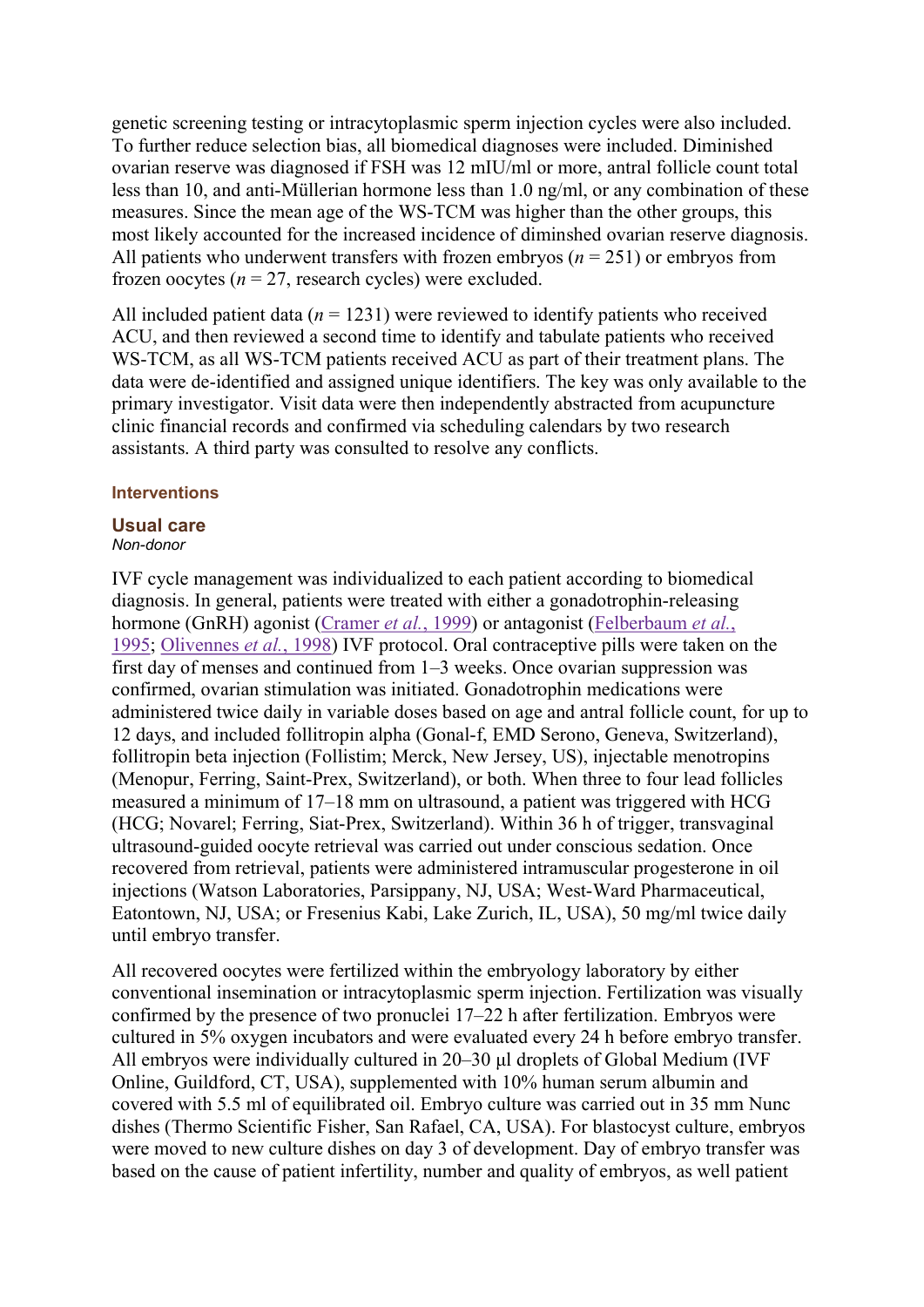age. Blastocyst culture and transfer was attempted whenever possible. When preimplantation genetic diagnosis or screening was planned, blastomere biopsy was carried out on cleavage-stage embryos on day 3 of development, and embryo transfer occurred on day 5.

Day 3 embryo(s) or day 5 blastocyst(s) embryo transfer was undertaken with all patients with a full bladder using a Wallace catheter (Smiths Medical International, Kent, UK) with ultrasound guidance by one out of four physicians and according to SART guidelines (SART and ASRM, 2006; SART and ASRM, 2008;SART and ASRM, 2009). After transfer, Prometrium (progesterone, AbbVie Inc., Chicago, IL, USA), 200 mg suppositories were inserted vaginally twice daily. Serum HCG was collected to determine pregnancy 14 days after retrieval. If pregnant, progesterone supplementation continued to gestational week 10. If not pregnant, progesterone was discontinued.

## Donor

Egg donors underwent ovarian stimulation using similar protocols as non-donors. Donor egg recipients underwent an endometrial development cycle timed to correspond to the ovarian stimulation of the donor. Donor recipients began the oral contraceptive pill on the first day of their menses and continued from 1–3 weeks. Once suppression was confirmed, Vivelle-Dot patches (Novartis, Basel, Switzerland) and Estrace (Bayer-Schering, Berlin, Germany) were incrementally increased for up to 11–15 days depending on oestrogen levels and endometrial thickness. Once the endometrial thickness achieved 8 mm or thicker, and the donor eggs were retrieved, the donor recipient proceeded with the same progesterone protocol and embryo transfer as non-donor patients.

# Acupuncture group

In addition to the IVF usual care, patients could elect to receive two standardized acupuncture treatments on the day of embryo transfer (ACU). The IVF nurse notified patients that acupuncture treatment was available to them. All ACU treatment protocols were based on previous published research (Paulus *et al.*, 2002; Craig *et al.*, 2014), and the treatment methods were previously described (Hullender Rubin et al., 2012a; 2012b; Hullender Rubin et al., 2013c). Patients received two standardized acupuncture treatments on the same day as the embryo transfer.

Treatments were administered onsite at the IVF centre by one of nine state-licensed acupuncturists, certified in acupuncture by the National Certification Commission of Acupuncture and Oriental Medicine (NCCAOM). The acupuncturists' experience ranged from 1–9 years. All were trained to carry out the treatments in the same manner, and a treatment manual was provided. Refresher training to ensure continuity of methods occurred annually.

The first acupuncture session took place 1 h and 15 min before embryo transfer, and the second no more than 30 min after the embryo transfer. The Craig acupuncture protocol was used on both cycle types between 2005 and 2007 (Craig et al., 2014), and the following points were needled. Before embryo transfer: GV-20/Baihui; PC-6/Neiguan; CV-6/Qihai; ST-29/Guilai; SP-8/Diji; LR-3/Taichong; right ear (uterus, endocrine); left ear (Shenmen, Brain) After embryo tranfer: LI-4/Hegu; SP-10/Xuehai; ST-36/Zusanli; SP-6/Sanyinjiao; KI-3/Taixi; right ear (Shenmen, Brain); and left ear (uterus, endocrine). Between 2008 and 2009, the modified Craig protocol was used in both cycle types, with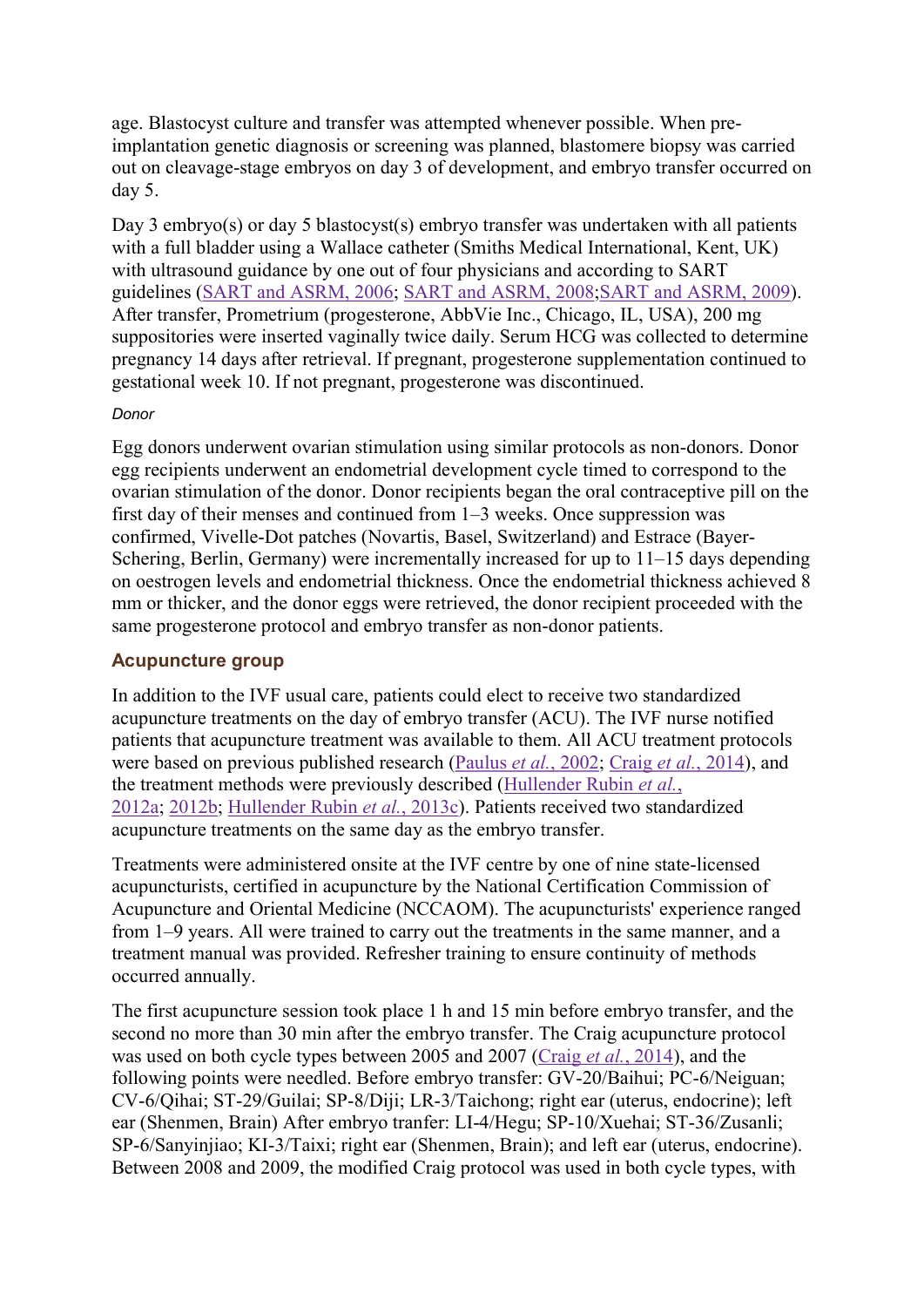the only modification being acupoint KI-3/Taixi was removed from the protocol (Hullender Rubin et al., 2012a;2012b). In 2010, the acupuncture protocol was adjusted according to cycle type owing to preliminary retrospective analysis suggesting fresh, nondonor cycles benefitted from the modified Craig (Hullender Rubin et al., 2012a), and donor cycles benefitted from the Craig protocol (Hullender Rubin et al., 2012b;2013a). Patients could also elect to listen to soft music or a guided meditation during the acupuncture sessions. No other recommendations were provided.

## Whole-systems traditional Chinese medicine group

In addition to the usual IVF care and acupuncture on the day of embryo transfer as described above, patients could elect to pursue adjuvant whole-systems traditional Chinese Medicine (WS-TCM) treatment. Patients were either referred by the IVF doctor or self-referred. Flyers describing care with the acupuncturist were available in the IVF clinic lobby.

One of three Washington state-licensed acupuncturists with 3–4 years of master's level training in acupuncture and Chinese herbal medicine provided the WS-TCM treatment. All three acupuncturists were nationally certified by the NCCAOM in acupuncture, one (LHR) was NCCAOM certified in herbs, and one was certified in herbs by the California state licensing exam. All pursued postgraduate continuing education in reproductive medicine and infertility, and one (LHR) was board certified in reproductive medicine by the American Board of Oriental Reproductive Medicine.

At the initial visit, the patient's biomedical chart was reviewed. The patient was assessed according to TCM theory, an accepted form of medicine (WHO, 2007). A detailed WS-TCM treatment plan was provided outlining the dose and frequency of acupuncture, electro-acupuncture, Chinese medicine-based dietary suggestions, lifestyle recommendations, and any recommended nutritional supplements.

Patient visits were typically once a week and increased in frequency to twice a week from the start of IVF suppression medications to oocyte retrieval. Needles sizes ranged from 0.18 mm to 0.25 mm in diameter and 30–40 mm in length for body points, and 0.16 mm  $\times$  15 mm for ears. Size and length were selected based on patient's tolerance, acupoint location and body size. Needles used were Vinco brand (China), Sierin brand (Japan), and DBC brand (Korea). Electroacupuncture stimulator used was ES-2 (Heliomed, China) between 2005 and 2007, and Electrostimulator 4c.Pro (Pantheon Research, Venice, CA, USA) was used between 2007 and 2010. Treatment could also include the following modalities: warming Far Infrared Mineral lamp (TDP CQ-27, FIRARD II, China), Chinese medical massage (tuina) and indirect moxibustion stick (Hoist Wuyan Jiutiao, Smokeless Moxa Stick, China). All customized Chinese herb formulas were dispensed in granular form and manufactured by KPC herbs (Taiwan). All herbal tablets were made of standardized Chinese herbal formulas and manufactured by Golden Flower Chinese Herbs (Taiwan). Recommended nutritional supplements included prenatal vitamins, essential fatty acids, antioxidants and probiotics.

Acupuncture and herbal treatment was based on TCM pattern diagnosis and phase of menstrual cycle. According to Chinese medicine, regulating the menstrual cycle is considered a central treatment approach to female reproduction (Cochrane et al., 2014). This approach was previously described in several case studies (Hullender, 2009; Hullender Rubin; 2010; 2013b; Hullender Rubin and Marx, 2012), but in general,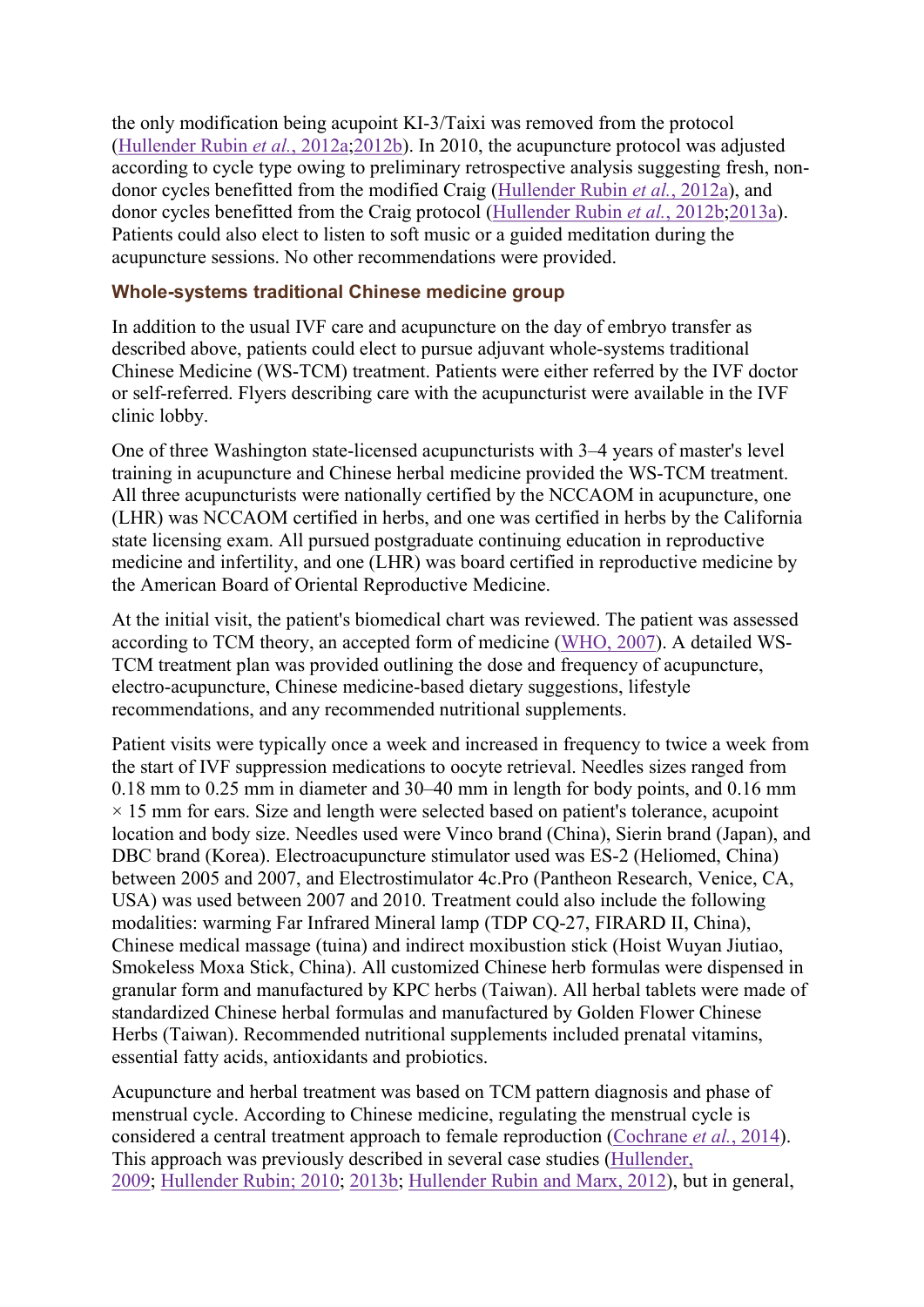treatment was divided into four phases: menses (cycle days 1–4, follicular [cycle days 5– 11], ovulation [cycle days 12–16], and luteal [cycle days 17 to onset of menses]). During menses, treatment was directed at regulating menses and reducing of dysmenorrhoea pain, if present (Smith et al., 2011). Follicular phase treatment was directed at regulating reproductive hormones (Chen, 1997; Napadow et al.; 2008), and endometrial (Stener-Victorin et al., 1996) and follicular development (Rashidi et  $al.$ , 2013). Ovulation phase treatment was directed at inducing ovulation (Jedel *et al.*, 2011; Stener-Victorin et al., 2012;Johansson et al., 2013; Johansson and Stener-Victorin, 2013). Luteal phase treatment focused on regulating hormones (Cochrane et al., 2014). Throughout the entire cycle, treatment had a sub-aim of reducing stress (de Lacey et al., 2009; Kovarova et al., 2010; Madaschi et al., 2010). During the IVF cycle, WS-TCM treatments were individualized according to patient needs and TCM pattern diagnosis, but aimed to support the goals of the IVF phase. Treatment could also include Chinese medicine-based dietary and lifestyle recommendations. During down-regulation and ovarian stimulation, treatment was aimed to improve ovarian and uterine blood flow (Stener-Victorin et al., 1996; Magarelli et al., 2009), improve oocyte quality (Rashidi *et al.*, 2013) and reduce stress. Acupuncture was optional on the day of oocyte retrieval to manage pain (Gejervall et al., 2005; Stener-Victorin, 2005; Humaidan et al., 2006), or postoperative nausea, vomiting, or both (Cheong et al., 2013a), which was used by only six patients. One more visit was suggested 5–7 days after oocyte retrieval to reduce stress.

## Outcome measures

The primary outcome measure was live birth after 24 weeks' gestation. Secondary outcome measures were biochemical pregnancies, spontaneous abortions, ectopic pregnancies, gestational age, singleton, twin and triplet pregnancy. Biochemical pregnancy was defined as a positive serum beta-HCG and pregnancy that failed to develop to the clinically identifiable stage on ultrasound evaluation. Spontaneous abortion is defined as the spontaneous loss of a pregnancy with an ultrasound-confirmed gestational sac before 20 gestational weeks.

# Statistical analysis

Treatment groups were counted and differentiated by donor or non-donor cycle type. Demographics and descriptive statistics were computed by group in the following variables for non-donor cycles: age, FSH, primary infertility, cause of infertility, cycle number, method of fertilization, pre-implantation genetic screening, total antral follicle count, number of days stimulated, total gonadotrophin dose, peak oestradiol, endometrial thickness, number of mature oocytes obtained, number of embryos transferred, day of embryo transfer (day 3 or 5), ovarian hyperstimulation syndrome (OHSS) and gestational age. For donor cycles, the same covariates were compared with the exception of age, FSH, total antral follicle count, number of days stimulated, total gonadotrophin dose and OHSS.

Outcomes of live birth, biochemical pregnancy, spontaneous abortion, singleton, twins and triplet pregnancy were tabulated by group and cycle type. Differences in outcomes were calculated using logistic regression and adjusted by covariates associated with outcomes.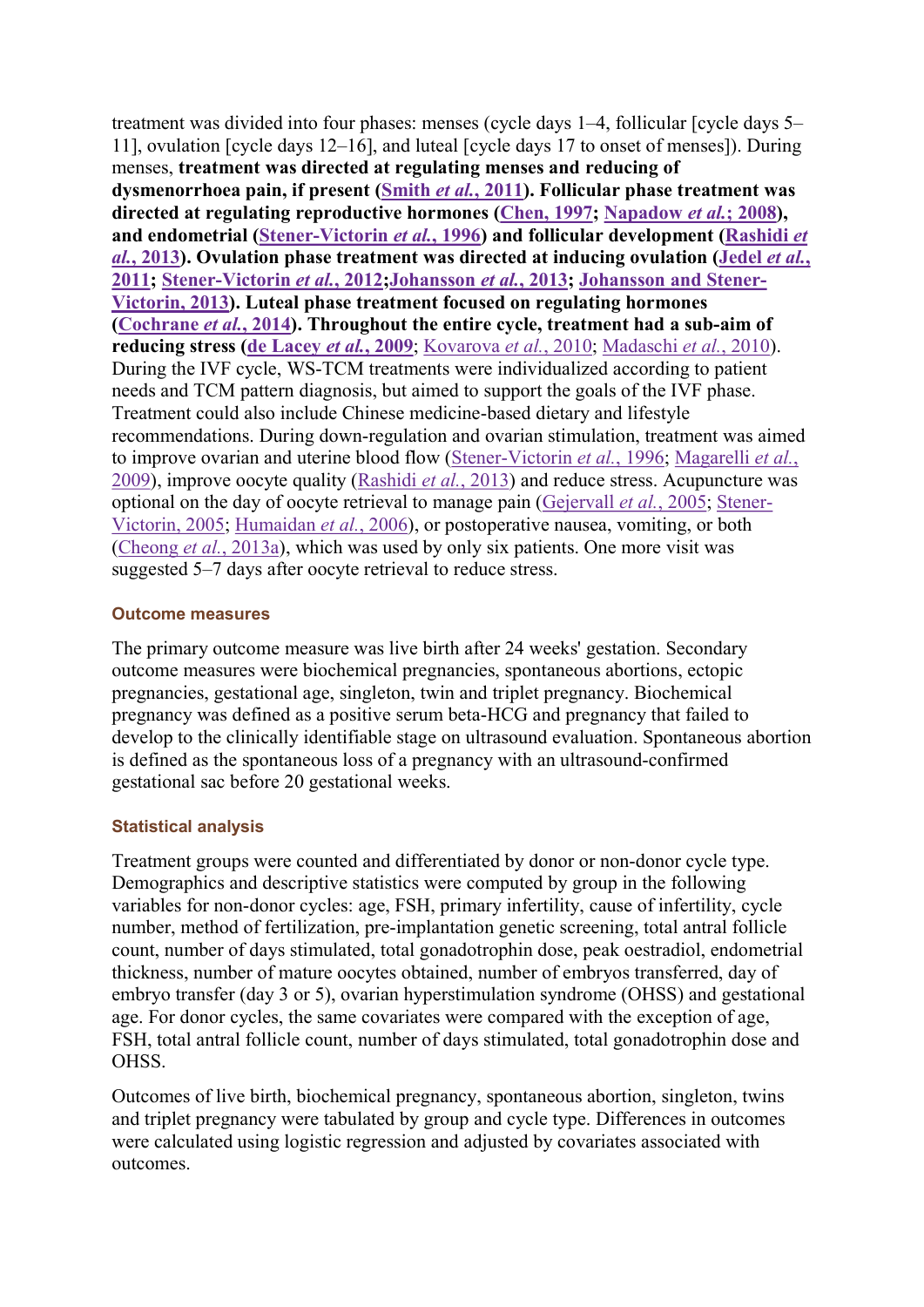Data were analysed in the following ways: (i) comparability of demographics between group; (ii) differences in outcomes with chi-squared (when groups numbered 10 or greater) or Fisher's exact (when groups numbered less than 10). Means were compared via analysis of variance and proportions were compared by chi-squared; (iii) in order to control for potential confounding, the magnitude of effects on pregnancy outcomes was assessed using multivariable logistic regression analyses and presented as adjusted odds ratios (AOR) with 95% confidence intervals (CI). Results were considered statistically significantly different if  $P \le 0.05$ . Stata. (StataCorp, 2011, USA) was used to carry out all tests.

Go to:

## **Results**

A total of 1231 fresh cycles took place, in which an embryo transfer occurred. Non-donor cycles numbered 1069 and donor cycles numbered 162 (Table 1). In the non-donor cycles, 580 patients were in the usual care group, 370 in the ACU group and 119 in the WS-TCM group. The mean  $(\pm SD)$  number of WS-TCM visits was 12.0 ( $\pm$  12.4). The three groups were comparable on all reproductive variables at the start of the cycle, except diagnosis of diminished ovarian reserve  $(P = 0.01)$ , diagnosis of cause of infertility as 'other' ( $P = 0.03$ ); cycle number ( $P = 0.004$ ) and total antral follicle count ( $P =$ 0.0497). Significant differences were found in cycle characteristics: number of mature oocytes obtained ( $P = 0.02$ ); number of embryos transferred ( $P = 0.003$ ) (Table 2).

| Table 1                                        |          |                                     |      |      |
|------------------------------------------------|----------|-------------------------------------|------|------|
| Demographic characteristics.                   |          |                                     |      |      |
|                                                |          | WS-TCM Usualcare ACU P-calur        |      |      |
| Non-done cycles                                |          |                                     |      |      |
| Group N                                        |          | 119 500 370                         |      |      |
| Apr 1.1                                        |          | 253 (4.0 34.7 (4.3 34.9 (4.3 - 30)  |      |      |
| zsail.                                         |          | 10.9 x 3.4 10.7 x 3.1 10.2 x 3.9 NS |      |      |
| Total armal bolicle count 1.1                  |          | 88+14 63+25 7.9+26 0.0497           |      |      |
| Primary inferitters. <sup>1</sup>              |          | 48.0 51.4 517 88                    |      |      |
| Cases of advertise <sup>4</sup> , <sup>6</sup> |          |                                     |      |      |
| Male                                           | 40.0     | 76.6                                | 35.4 | nes. |
| Distinished ovarian reserve-                   | 31.1     | $-30.9$                             | 27.3 | 0.06 |
| Endometricia                                   | $10.1 -$ | 11.9                                | 12.7 | 30%  |

### Table 1

Demographic characteristics.

| Table 2                                  |                         |                                     |        |
|------------------------------------------|-------------------------|-------------------------------------|--------|
| Cycle characteristics.                   |                         |                                     |        |
|                                          | <b>WS-TCM</b>           | <b>Unad cars</b>                    | NC     |
| New down cycles                          |                         |                                     |        |
| Group, at                                | 119-                    | $-580 -$                            | 37C    |
| Number of days stressland 1.2.           | $9.8 + 1.2$             | $9.9 + 1.2$                         | 5.5    |
| Total gonadoxophis doss, 1093            |                         | 9959.3 a 1503.6 3729.6 a 1515.6 390 |        |
| Peak newcastlest, p.p.m.P.3.             |                         | 0253.7 ± 1780.8 3211.0 ± 1644.0 300 |        |
| Endometrial disclosure, may 1.3          | 10:5 x 2.4              | $11.7 + 2.4$                        | H.     |
| Number of manage socyotes obtained 0.3.1 | 14.0 + 8.7 - 15.7 + 9.1 |                                     | ski    |
| CARRIS F.A.                              | 6.4                     | 9.5 .                               | $11 -$ |
| Ferdinates network                       |                         |                                     |        |
| Conventional                             | 47.1                    | 51.8                                | 46.    |

### Table 2

Cycle characteristics.

The proportion of live births was significantly higher in the WS-TCM group (61.3%) compared with either the usual care  $(48.2%)$  or ACU groups  $(50.8%, P = 0.03$  (Table 3). Fewer spontaneous abortions ( $P = 0.02$ ) occurred in the WSTCM group compared with the other groups. On the outcome of biochemical pregnancies, there was no difference between groups, but WS-TCM trended toward significantly fewer than the other groups  $(P = 0.05)$ . No ectopic pregnancies occurred in the WS-TCM group, but this was not a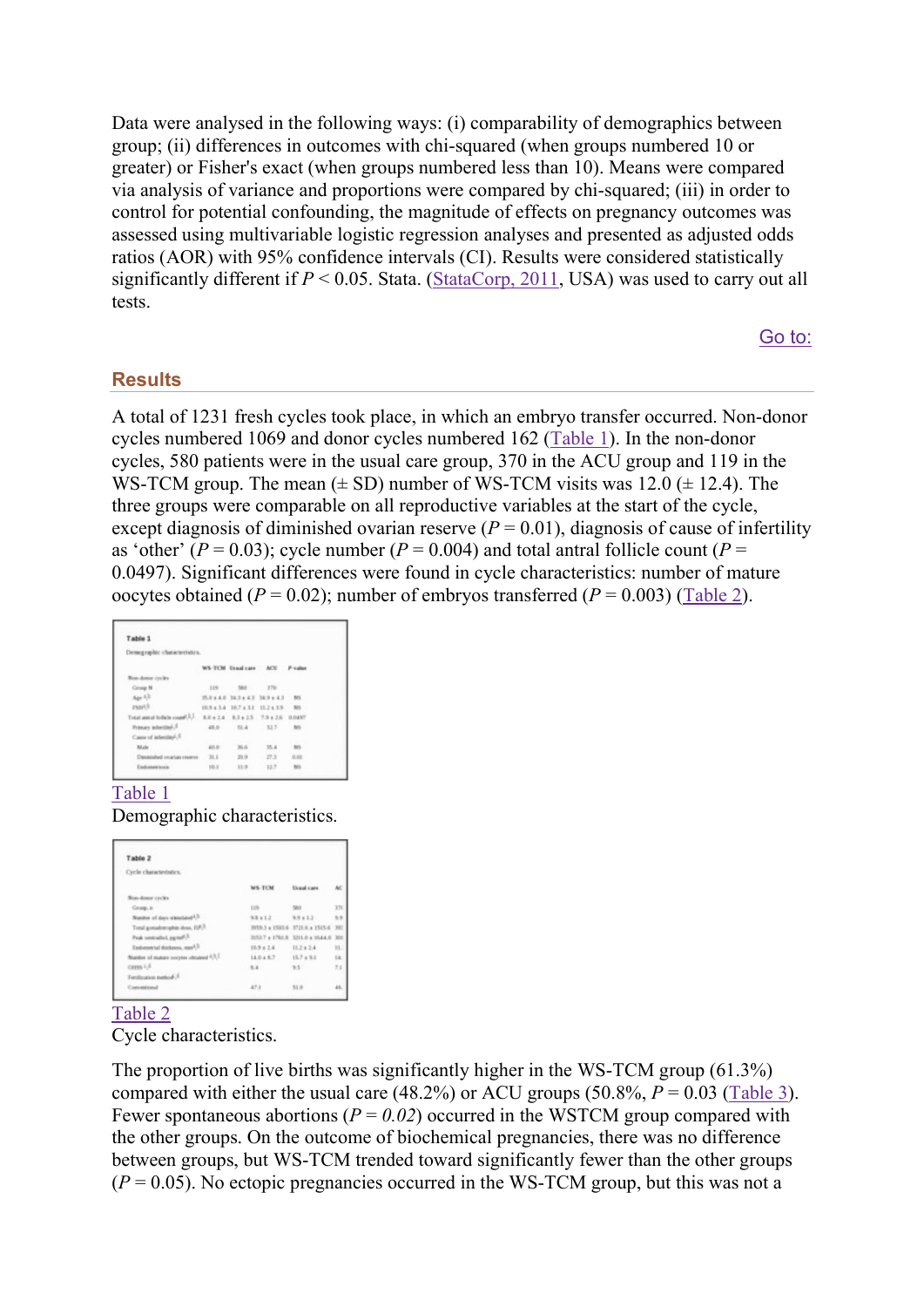significant difference than compared with the usual care or ACU groups. Mean gestational age, and the proportions of live birth on or after 37 gestational weeks, singleton, twin and triplet pregnancies were not different between groups.

| Table 3                                     |        |                       |         |         |
|---------------------------------------------|--------|-----------------------|---------|---------|
| Reproductive outcomes.                      |        |                       |         |         |
|                                             |        | WS-TCM Usualcare ACU  |         | -Praise |
| <b>Bus-done cycles</b>                      |        |                       |         |         |
| Group, a                                    | 119    | 94                    | 101     |         |
| Listen <sup>13</sup>                        | 633    | 48.2                  | 36.8    | 4.03    |
| Biobesical pognasy (C)                      | $15 -$ | 64                    | 35.     | 陈。      |
| Spontaneous abordered L.C.                  | 6h     | 放工                    | 73.     | 1.02    |
| Empir <sup>4</sup> 5                        | ö      | 38                    | 68      | 86      |
| Singlecul <sup>3</sup>                      | 组立     | 63.2                  | $-57.8$ | Nb.     |
| Twin <sup>23</sup>                          | 38.4   | 31,2                  | 49.3    | m       |
| Triples <sup>1</sup>                        | Li.    | 11                    | 11.     | 牀       |
| Centational age <sup>2</sup> . <sup>2</sup> |        | US127 US128 U.4133 NS |         |         |

Table 3

Reproductive outcomes.

The WS-TCM group was associated with more live births compared with both groups when adjusted for the covariates of previous IVF cycle, age, and gonadotrophin dosage (adjusted odds ratio [AOR] 1.93; 95% confidence interval [CI] 1.27 to 2.92) (Table 4). More live births were associated with WS-TCM compared with embryo transfer acupuncture only, adjusted for age and gonadotrophin dosage (AOR 1.62; 95% CI 1.04 to 2.52), and when compared with IVF alone, adjusted for previous IVF and gonadotrophin dosage (AOR 2.09; 95% CI 1.36 to 3.21). Live births were not significantly affected in patients who received acupuncture only on the day of embryo transfer compared with unassisted childbirth.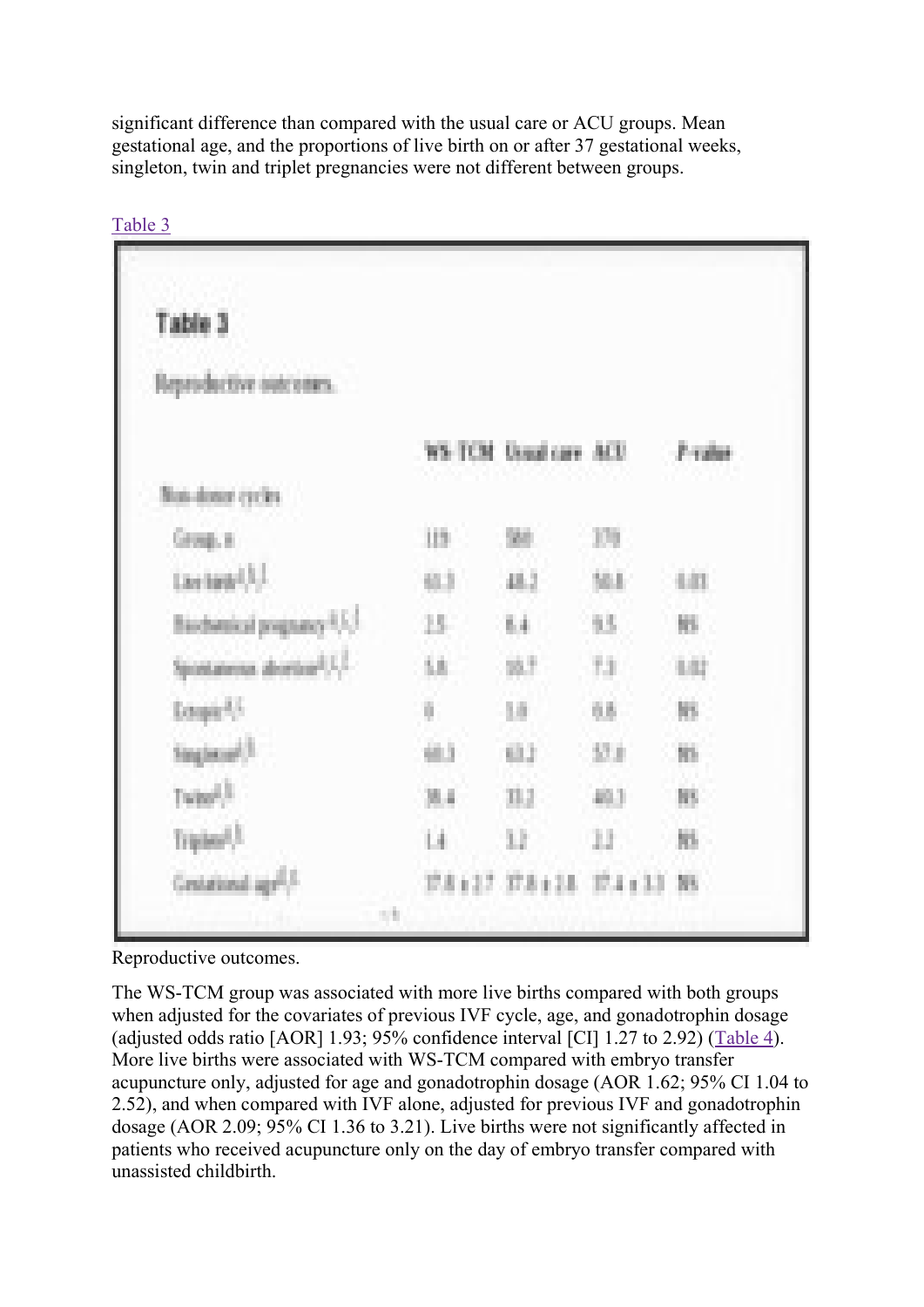| Table 4            |                              |                              |                                                                                    |                            |
|--------------------|------------------------------|------------------------------|------------------------------------------------------------------------------------|----------------------------|
|                    |                              |                              | Reproductive outcomes logistic regression analysis (odds sato and 95% confidence ( |                            |
| Datcassa           | Cycle<br>type                | <b>WS-TCM versus</b><br>ulli | WS-TCM versus mould<br>CARE                                                        | WS-TCM ve<br><b>ACE</b>    |
| Law high           | Non-<br>diamat               | 1.93.1.27 ac<br>2.6pHA       | 2.09, 1.36 to 3.21 <sup>3.31</sup>                                                 | 1.62.1.64 mi<br>1.553      |
|                    | Donor                        | 3.72, 1.05 ac<br>13.145.3    | 1.6, 1.00 to 13.01 <sup> C</sup>                                                   | 4.09, 1.52 to<br>14.385    |
| <b>Biochemical</b> | Non-<br>dictator.            | 4.27.6.06 to<br>a.sct.h.     | $0.26, 0.09$ to $0.91^{1/3}$                                                       | 0.25, 0.07 to<br>o.npl.ft. |
| programmy          | Donald                       | 0.54, 0.07 to<br>4.365       | 0.55, 0.06 to 4.74F                                                                | 8.17.0.06 to               |
| Spontaneous        | Nost-<br>drama <sup>21</sup> | 0.60, 0.37 to<br>$1.34^{2}$  | 0.50, 0.32 to 1.13 <sup>ft</sup>                                                   | 0.79, 8.54 to              |

# Table 4

Reproductive outcomes logistic regression analysis (odds ratio and 95% confidence interval).

When compared with both groups, WS-TCM was associated with fewer biochemical pregnancies (odds ratio [OR] 0.27; 95% CI 0.08 to 0.86). Decreased biochemical pregnancies were also associated with WS-TCM compared with embryo transfer acupuncture alone unadjusted (OR 0.25; 95% CI 0.07 to 0.82), or standard IVF when adjusted for FSH and gonadotropin dosage, (AOR 0.28; 95% CI 0.09 to 0.91). No difference was observed between the ACU and usual care groups on this outcome.

No differences were detected between groups on the outcomes of spontaneous abortion, ectopic pregnancies, singleton, twin, triplet pregnancies or gestational age.

Of the donor cycles, 104 recipients usual care group received an embryo transfer, 37 in the ACU group and 21 in the WS-TCM group. The mean  $(\pm SD)$  number of WS-TCM visits was  $10.6 \ (\pm 13.6)$ . The three groups were comparable on the variables of incidence of primary infertility; cause of infertility due to male factors; diagnosis of diminished ovarian reserve; endometriosis; ovulatory dysfunction; tubal issues; uterine issues; unknown reasons; other diagnosis; male only factors; female only factors; male and female factors; cycle number; incidence of pre-implantation genetic screening; fertilization method; number of days stimulated; peak oestradiol; endometrial thickness; day 3 or day 5 embryo transfer (Tables 1 and and2).2). Groups were different for the following variables: multiple diagnoses ( $P = 0.02$ ) and number of mature oocytes obtained ( $P = 0.005$ ).

On the outcome of live births, 85.7% of the WS-TCM group, 62.5% of the usual care and 59.5% of the ACU group had a live birth (Table 3). No differences were observed between groups for biochemical pregnancies or spontaneous abortions. No ectopic pregnancies occurred in the WS-TCM group for this cycle type, but this was not significantly fewer than usual care or ACU groups. Gestational age, singleton, twin, and triplet pregnancies were also not different between groups.

Significantly greater odds of live birth was associated with adjuvant WS-TCM compared with all groups (OR 3.72; 95% CI 1.05 to 13.24), and when compared with the ACU group (OR 4.09; 95% CI 1.02 to 16.38). When WS-TCM was compared with usual care, an association of increased odds trended towards significance (OR 3.6; 95% CI 1.00 to 13.01, unadjusted). The small sample size and exceedingly broad confidence intervals, however, indicate the weaknesses of these associations. No difference was found between the ACU and usual care groups on this outcome.

Outcomes of biochemical pregnancy or spontaneous abortion was not significantly affected by WS-TCM, regardless of comparison group in the donor cycles.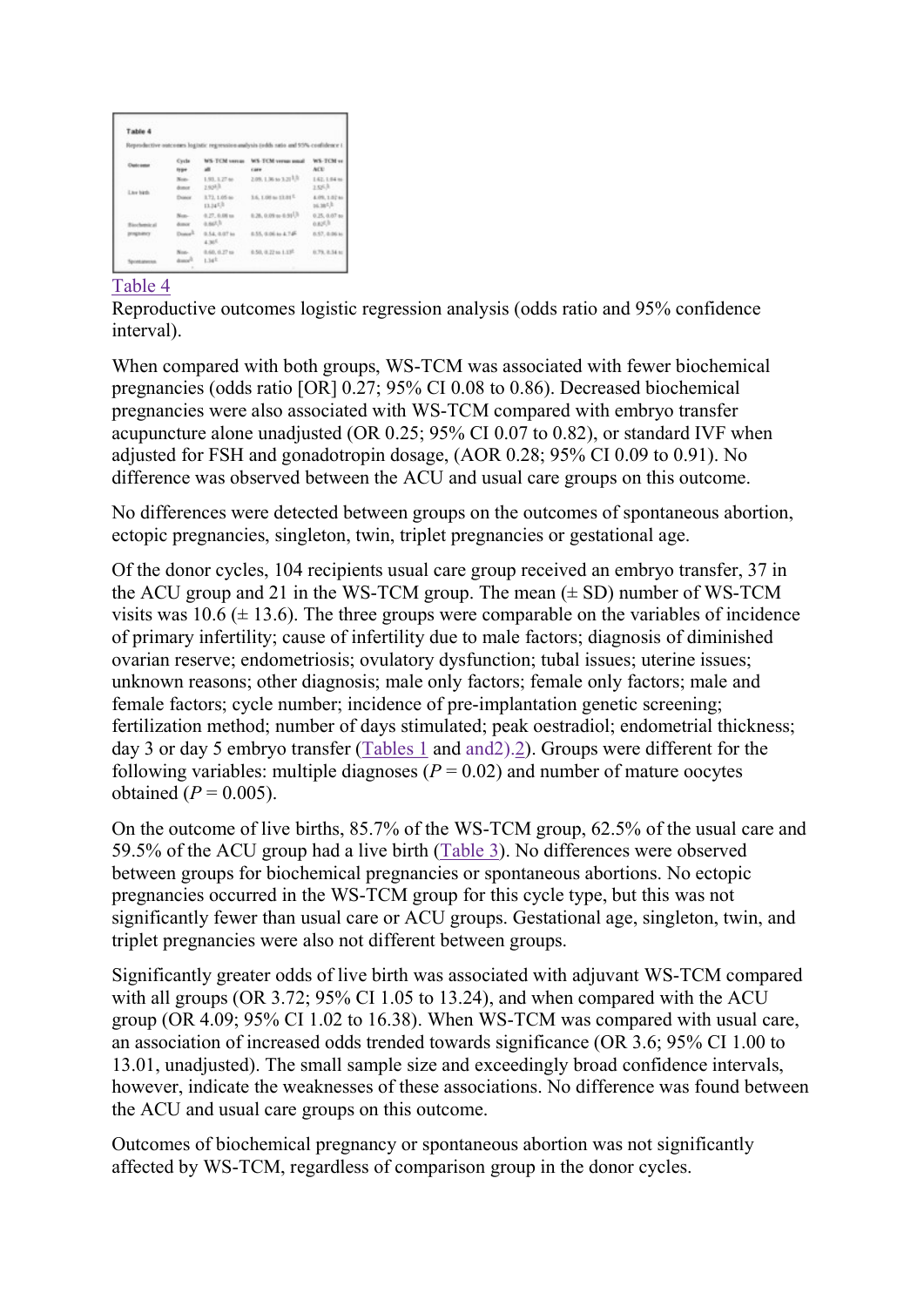# **Discussion**

To the best of our knowledge, this is the first adequately powered study of the effect of adjuvant WS-TCM on IVF reproductive outcomes. This is meaningful for its public health impact on infertility treatment and management, preliminary evidence of the need for an optimized acupuncture dose and demonstration that WS-TCM, a multidisciplinary intervention that includes acupuncture, was associated with more live births than two standardized acupuncture treatments on the day of embryo transfer or usual IVF care alone. These findings suggest WS-TCM could make significant contributions to the public health issue of infertility (Macaluso et al., 2010; CDC, 2010; CDC, 2014), if provided an effective dose. Although IVF live births increase with advances in patient management and laboratory procedures, success is not guaranteed. Couples often must undergo several IVF cycles engendering extensive emotional distress and economic costs (Cousineau and Domar, 2007).

Acupuncture on or around day of embryo transfer does significantly reduce stress in IVF patients in both randomized controlled trials (RCTs) (Smith et al., 2006; Domar et al., 2009; Isoyama et al., 2012) and observational studies (de Lacey et al., 2009; Balk et al., 2010). Initial RCTs found that acupuncture improved IVF pregnancy rates (Paulus *et al.*, 2002; Dieterle et al., 2006; Westergaard et al., 2006). As more studies were conducted, the effect became less clear as subsequent studies failed to reproduce those outcomes, with one RCT finding live births were lower in the acupuncture group compared with control (Craig et al., 2014). Craig et al. (2014) suspected the location of treatment offsite from the IVF centre and study population of acupuncture naïve women may have contributed to this finding(2014). Further, two standardized acupuncture sessions administered on day of embryo transfer alone were in insufficient acupuncture dose to improve IVF birth outcomes in two of the most recent systematic reviews (Cheong *et al.*, 2013b; Manheimer et al., 2013).

We observed that, in addition to embryo transfer acupuncture, an average of 12 WS-TCM visits for non-donor cycles and 11 visits for donor cycles were associated with greater odds of live birth. The combined approach of WS-TCM treatment before starting IVF with the two treatments on the day of embryo transfer acupuncture may be an optimal intervention to improve IVF birth outcomes in addition to stress reduction. An increased acupuncture dose, ie. more acupuncture sessions, is consistent effectiveness reported in other studies. Uterine blood flow was improved with eight electro-acupuncture sessions (Stener-Victorin et al., 1996). Nine electro-acupuncture sessions plus embryo transfer day acupuncture were correlated with an increase in serum cortisol and prolactin and improved IVF outcomes in prospective clinical trial (Magarelliet al., 2009). Fourteen sessions of low-frequency electro-acupuncture significantly reduced androgens and improved menstrual frequency over physical exercise or no treatment in women with polycystic ovary syndrome in an RCT (Jedel et al., 2011). Ovulation was induced in another RCT with 24 visits over 3 months in women with polycystic ovary syndrome (Johansson et al., 2013) using the same intervention described by Jedel et al. (2011).

In our study, every patient undergoing WS-TCM received a multidisciplinary intervention, of which all patients received acupuncture, electro-acupuncture, or both, in addition to lifestyle and dietary recommendations in this group. Prenatal vitamins,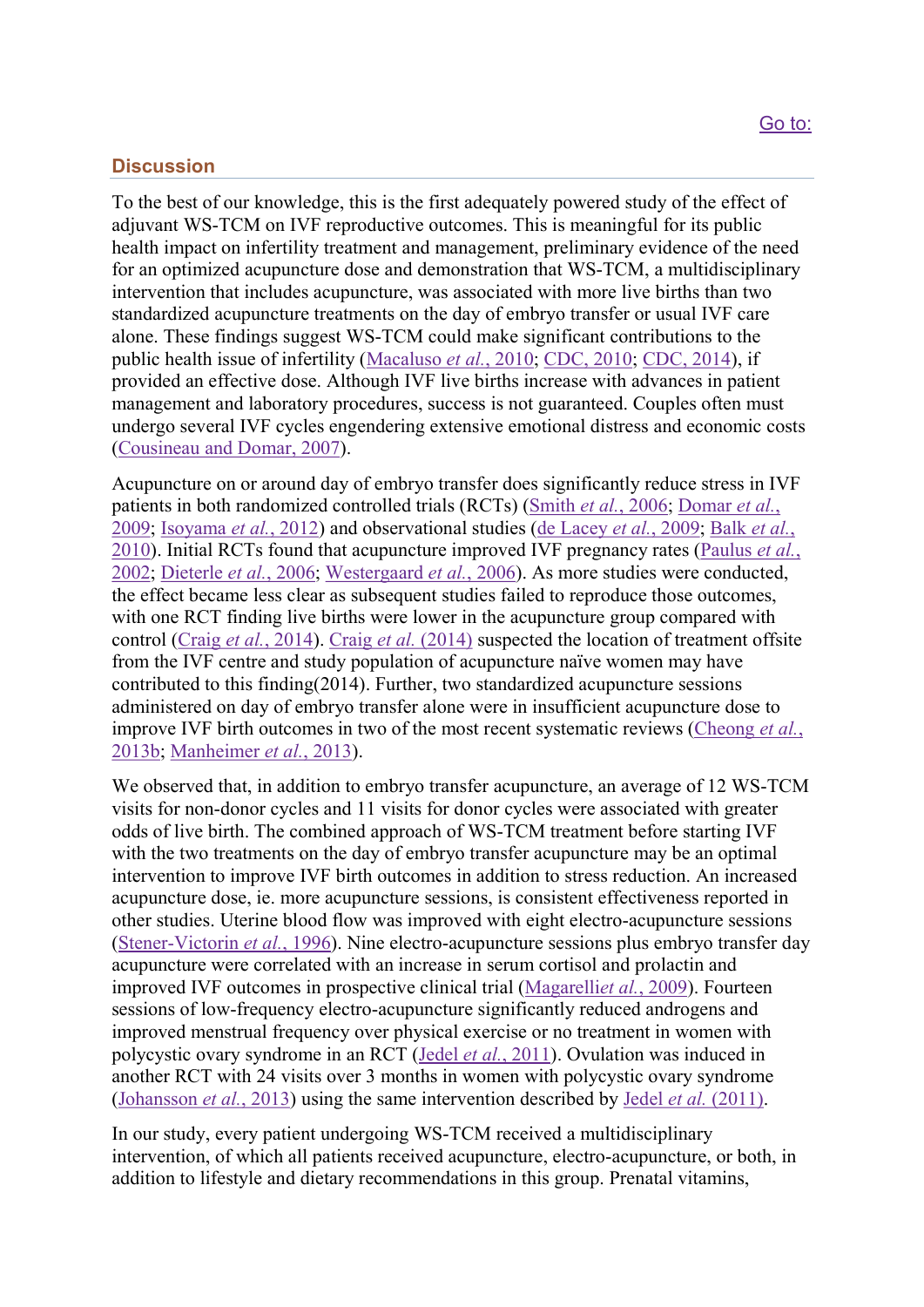essential fatty acids, antioxidants, probiotics, and Chinese herbs were also commonly suggested. Because of the nature of individualized care, recommendations were tailored to the patient's need and varied considerably within the group. Further, some patients elected to only pursue acupuncture to support their cycles. This is representative of TCM treatment in the real world. An objective of whole-systems research is to evaluate the combined effects of a complex intervention (Ritenbaugh et al., 2003; Elder et al., 2006). It is not intended to evaluate the single ingredients of a complex intervention, as it may over or underestimate the single ingredient's influence and cannot account for the confounding or mediating effects of the other component(s).

This retrospective study has three limitations. First, owing to the nature of a retrospective cohort study, there is limited internal validity. Study groups were not randomly allocated, so the groups differed on several variables. We attempted to minimize potential bias from these differences by adjusting for covariates associated with pregnancy outcomes through multivariable logistic regression analysis. Further, women elected which treatment to pursue. Women who elected WS-TCM, ACU, or both, could differ in unknown ways that may affect outcomes. It was also possible that women in the usual care groups received WS-TCM or day of embryo transfer acupuncture at another site, or patients in the ACU group received WS-TCM elsewhere leading to misclassification bias. Complementary and alternative medicine use is common in IVF patients (Smith et al., 2010) and not always reported to their IVF practitioners (Boivin and Schmidt, 2009). Such bias, however, would have been towards the null suggesting that our estimates of effect would only underestimate the actual effect of WS-TCM.

Finally, embryo quality may have differed between groups. Although embryo quality is a known predictor of IVF success (Vernon et al., 2011; Heitmann et al., 2013), only the highest quality embryos available were selected for transfer. As more women in the WS-TCM group were diagnosed with diminished ovarian reserve, it is more likely that the WS-TCM group would have had lower quality embryos, which may mean the effect of WS-TCM is underestimated by our study.

In conclusion, despite these potential limitations, this study provides evidence that the addition of WS-TCM to non-donor IVF cycles may increase the odds of achieving a live birth over usual IVF care alone or two standardized treatments administered around embryo transfer. The effects of WS-TCM were less clear compared with usual donor IVF care alone but showed a non-significant trend towards increased odds of a live birth in this cycle type. This retrospective cohort study suggests that WS-TCM as an adjuvant IVF treatment may be associated with improved live birth rates. More rigorous, comparative effectiveness research is needed to substantiate these findings and determine an optimal number of WS-TCM visits compared with an adequate and validated time-attention control, such as a mind–body programme to confirm these findings.

# **Highlights**

- Whole Systems Traditional Chinese Medicine (WS-TCM) added to IVF may be beneficial.
- WS-TCM and IVF was associated with more live births compared with acupuncture and IVF.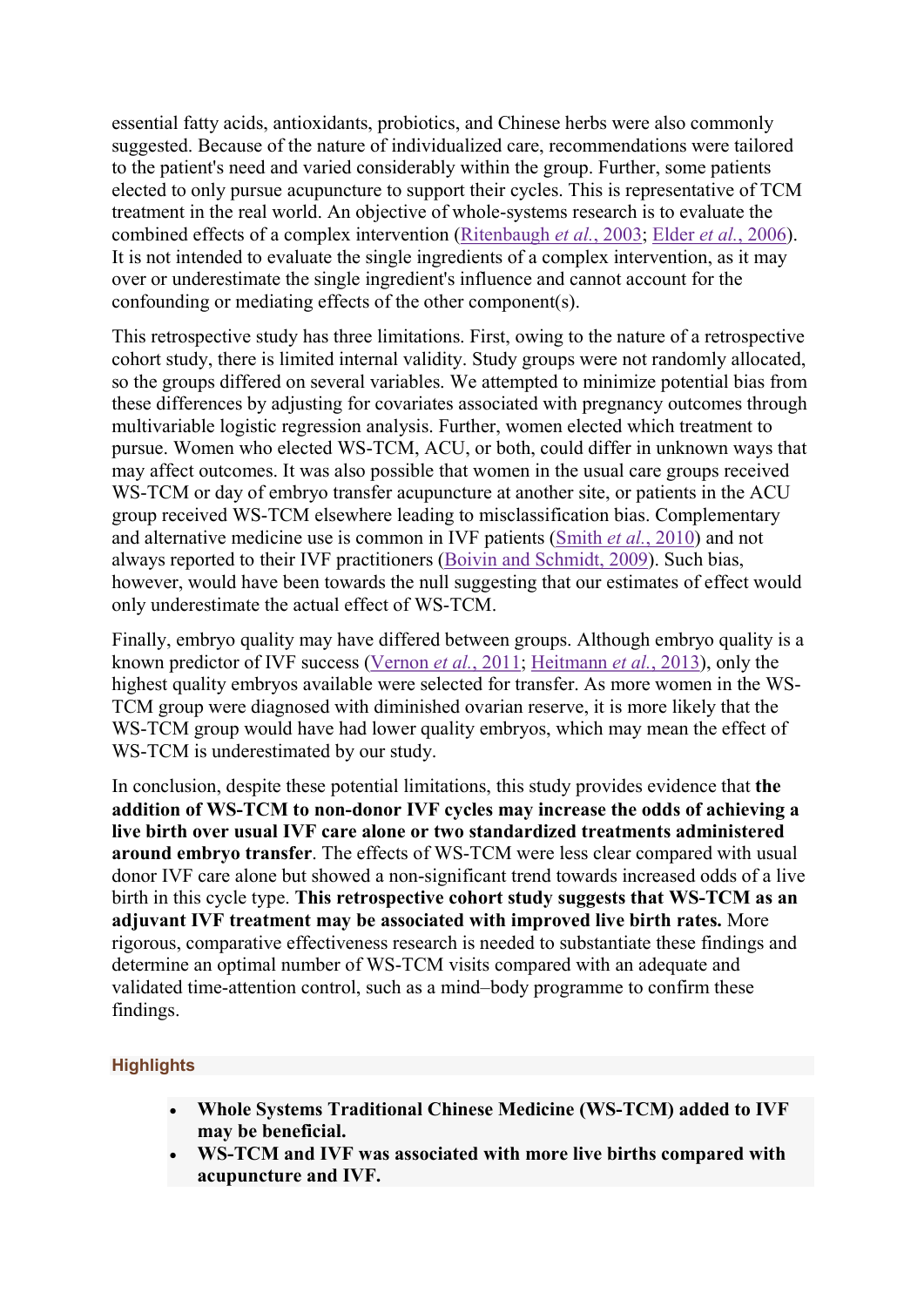- WS-TCM and IVF was associated with more live births compared with IVF alone.
- WS-TCM is individualized and includes acupuncture and other TCM interventions.

Go to:

# Acknowledgments

Sincere thanks to the NCRS patients, doctors, embryology, and nursing staff. LHR formerly owned the acupuncture practice. Whole-systems traditional Chinese medicine was provided by primary investigator (LHR); Roxane Geller, MS, LAc; and Holly Fritz, LAc. Day of embryo transfer acupuncture was provided by the primary investigator (LHR), HF; Melissa Rosenberger MS, MAcOM, LAc; Janci Karp, ND, LAc, LMP; Heather Stadler, MAc, LAc; Nicole Hidaka, MS, LAc; Lindsay A. Staker, MS, LAc; and Elaina Greenberg, MS, LAc. Chart data abstraction completed by Patrick Allen, MAcOM, LAc, and Angela Humphrey, MAcOM, LAc.

Declaration: Support provided by NIH/NCCAM grant R25 AT002879 (Suppl) and 1K23AT006392.

Go to:

# **Biography**



Lee Hullender Rubin, DAOM, MS, LAc, FABORM, is a clinician and researcher specializing in reproductive medicine, women's health and vulvar pain. She graduated with her master's degree from Bastyr University in 2001, and her doctorate from the Oregon College of Oriental Medicine (OCOM) in 2009. Dr Hullender Rubin was OCOM's first postdoctoral research fellow funded by a National Institutes of Health educational grant. She teaches the doctoral infertility module and is Adjunct Research Faculty at OCOM, and Visiting Research Faculty at Oregon Health and Science University. She currently practices at her clinic, the Portland Acupuncture Studio, in Portland, Oregon.

Go to:

### **Footnotes**

LHR owned the acupuncture practice. The authors report no financial or commercial conflicts of interest.

Publisher's Disclaimer: This is a PDF file of an unedited manuscript that has been accepted for publication. As a service to our customers we are providing this early version of the manuscript. The manuscript will undergo copyediting, typesetting, and review of the resulting proof before it is published in its final citable form. Please note that during the production process errors may be discovered which could affect the content, and all legal disclaimers that apply to the journal pertain.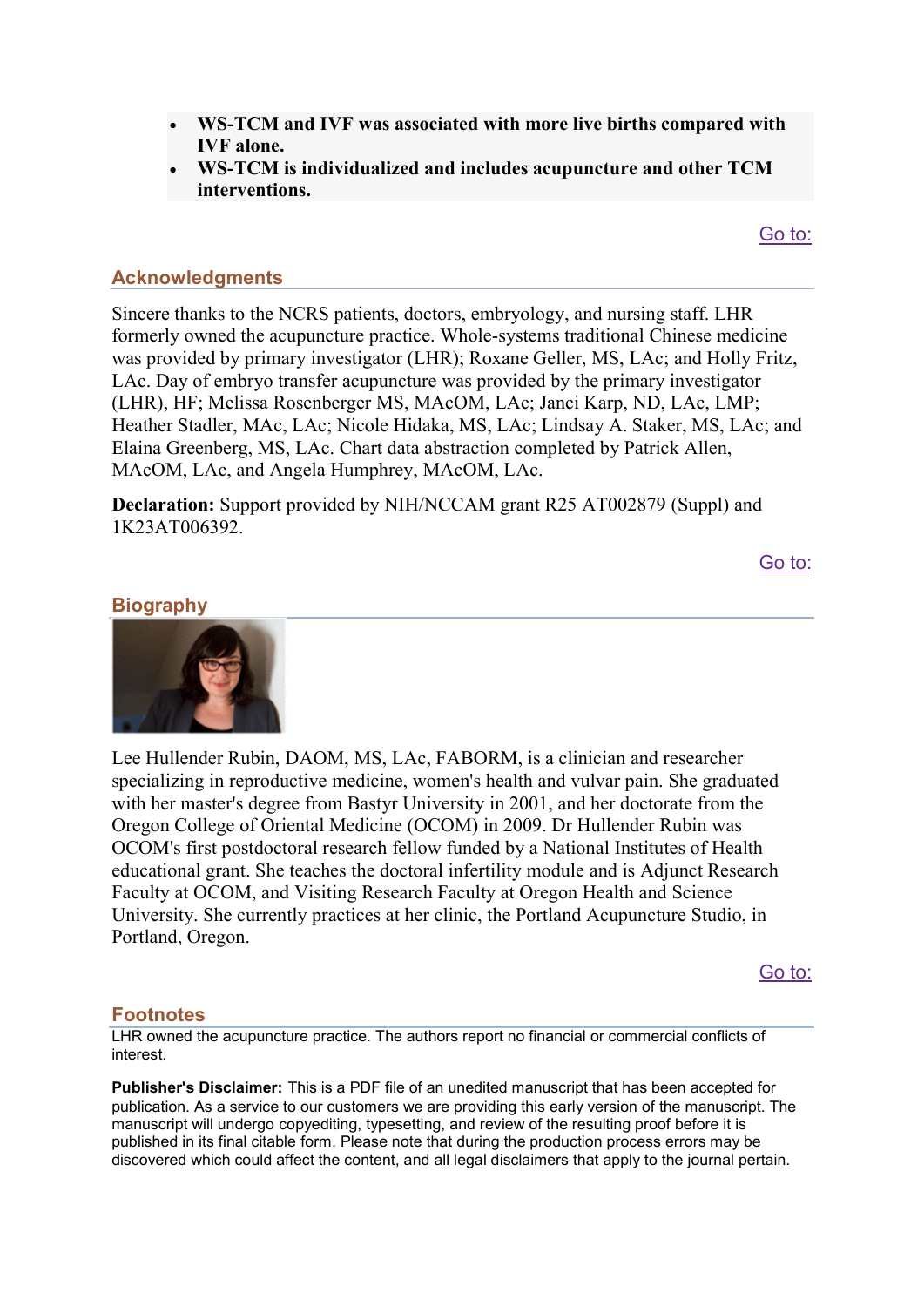# **References**

- 1. Aelion A, Barbieri E, Shastri S, Grill E, Chung P, Rosenwaks Z. The use of complementary medical therapies (CMT) in infertility patients. Fertil Steril. 2009;92:S33–S34.
- 2. Balk J, Catov J, Horn B, Gecsi K, Wakim A. The relationship between perceived stress, acupuncture, and pregnancy rates among IVF patients: a pilot study. Complement Therap Clin Pract.2010;16:154–7. [PMC free article] [PubMed]
- 3. Boivin J, Schmidt L. Use of complementary and alternative medicines assoicated with a 30% lower ongoing pregnancy/live birth rate during 12 months of fertility treatment. Hum Reprod.2009;24:1626–1631. [PubMed]
- 4. Cao H, Han M, Ng EH, Wu X, Flower A, Lewith G, Liu JP. Can Chinese herbal medicine improve outcomes of in vitro fertilization? A systematic review and meta-analysis of randomized controlled trials. PLoS One. 2013;8:e81650. [PMC free article] [PubMed]
- 5. CDC. Outline for a national action plan for the prevention, detection and managemetn of infertility.Atlanta, GA: Centers for Disease Control and Prevention; 2010.
- 6. CDC. National Public Health Action Plan for the Detection, Prevention, and Management of Infertility. Atlanta, GA: Centers for Disease Control and Prevention; 2014.
- 7. Chen BY. Acupuncture normalizes dysfunction of hypothalamic-pituitaryovarian axis. Acupuncture & Electro-Therapeutics Research. 1997;22:97– 108. [PubMed]
- 8. Cheong KB, Zhang JP, Huang Y, Zhang ZJ. The effectiveness of acupuncture in prevention and treatment of postoperative nausea and vomiting—a systematic review and meta-analysis. PLoS One.2013a;8:e82474. [PMC free article] [PubMed]
- 9. Cheong YC, Dix S, Hung Yu, Ng E, Ledger WL, Farquhar C. Acupuncture and assisted reproductive technology. Cochrane Database Sys Reviews. 2013b:CD006920. [PubMed]
- 10. Cochrane S, Smith CA, Possamai-Inesedy A, Bensoussan A. Acupuncture and women's health: an overview of the role of acupuncture and its clinical management in women's reproductive health. Int J Womens Health. 2014;6:313–325. [PMC free article] [PubMed]
- 11. Cousineau TM, Domar AD. Psychological impact of infertility. Best Pract Res Clin Obstet Gynaecol.2007;21:293–308. [PubMed]
- 12. Craig LB, Hullender Rubin L, Peck JD, Anderson M, Marshall LA, Soules MR. Acupuncture performed before and after embryo transfer: a randomized controlled trial. J Repro Med.2014;59:313–320. [PubMed]
- 13. Cramer DW, Powers DR, Oskowitz SP, Liberman RF, Hornstein MD, Mcshane PM, Barbieri RL. Gonadotropin-releasing hormone agonist use in assisted reproduction cycles: the influence of long and short regimens on pregnancy rates. Fertil Steril. 1999;72:83–9. [PubMed]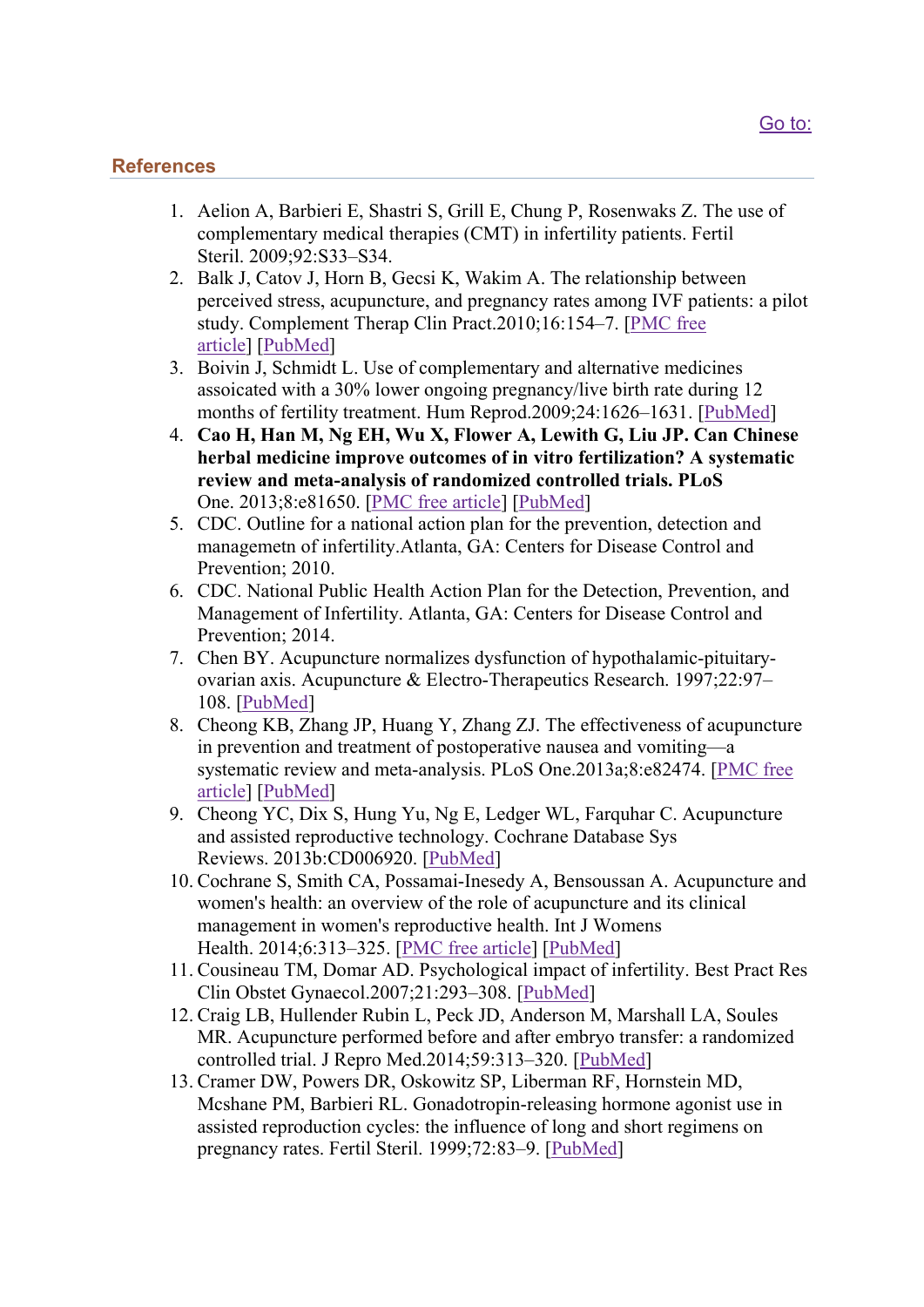- 14. De Lacey S, Smith CA, Paterson C. Building resilience: a preliminary exploration of women's perceptions of the use of acupuncture as an adjunct to In Vitro Fertilisation. BMC Complement Altern Med. 2009;9:50. [PMC free article] [PubMed]
- 15. Dieterle S, Ying G, Hatzmann W, Neuer A. Effect of acupuncture on the outcome of in vitro fertilization and intracytoplasmic sperm injection: a randomized, prospective, controlled clinical study. Fertil Steril. 2006;85:1347– 51. [PubMed]
- 16. Domar AD, Conboy L, Denardo-Roney J, Rooney KL. Lifestyle behaviors in women undergoing in vitro fertilization: a prospective study. Fertil Steril. 2012;97:697–701 e1. [PubMed]
- 17. Domar AD, Meshay I, Kelliher J, Alper M, Powers RD. The impact of acupuncture on in vitro fertilization outcome. Fertil Steril. 2009;91:723– 6. [PubMed]
- 18. Elder C, Aickin M, Bell IR, Fonnebo V, Lewith GT, Ritenbaugh C, Verhoef M. Methodological challenges in whole systems research. J Altern Complement Med. 2006;12:843–50. [PubMed]
- 19. Felberbaum RE, Reissmann T, Kupker W, Bauer O, Al Hasani S, Diedrich C, Diedrich K. Preserved pituitary response under ovarian stimulation with HMG and GnRH antagonists (Cetrorelix) in women with tubal infertility. Eur J Obstet Gynecol Reprod Biol. 1995;61:151–5. [PubMed]
- 20. Gejervall AL, Stener-Victorin E, Moler A, Janson PO, Werner C, Bergh C. Electro-acupuncture versus conventional analgesia: a comparison of pain levels during oocyte aspiration and patients' experiences of well-being after surgery. Hum Reprod. 2005;20:728–735. [PubMed]
- 21. Heitmann RJ, Hill MJ, Richter KS, Decherney AH, Widra EA. The simplified SART embryo scoring system is highly correlated to implantation and live birth in single blastocyst transfers. J Assist Reprod Genet. 2013;30:563– 7. [PMC free article] [PubMed]
- 22. Hullender L. Vaginismus successfully treated with Chinese medicine a case study. Am Acupunct.2009;49:24–27.
- 23. Hullender Rubin L. Adjunctive role of Chinese herbs and acupuncture in an in vitro fertilization cycle - a case study. Am Acupunct. 2010;52:16–19.
- 24. Hullender Rubin L, Opsahl MS, Wiemer K, Ackerman DL. P-5. A retrospective chart review comparing two acupuncture protocols on the day of in vitro fertilization fresh embryo transfer: do the points matter? J Altern Complement Med. 2013a;19:A1. abstract.
- 25. Hullender Rubin LE, Cantor D, Marx BL. Recurrent pregnancy loss and Traditional Chinese Medicine - a case study. Med Acupunct. 2013b;25:232– 237. [PMC free article] [PubMed]
- 26. Hullender Rubin LE, Marx BL. Diminished ovarian reserve, Clomid and Traditional Chinese medicine - a case study. Med Acupunct. 2012;24:273– 280. [PMC free article] [PubMed]
- 27. Hullender Rubin LE, Opsahl MS, Ackerman DL. P02.15. Acupuncture improves in vitro fertilization live birth outcomes - a retrospective chart review. BMC Complement Altern Med. 2012a;12:P71.Abstract.
- 28. Hullender Rubin LE, Opsahl MS, Ackerman DL. P02.163. Acupuncture and donor egg in vitro fertilization cycles - a retrospective chart review comparing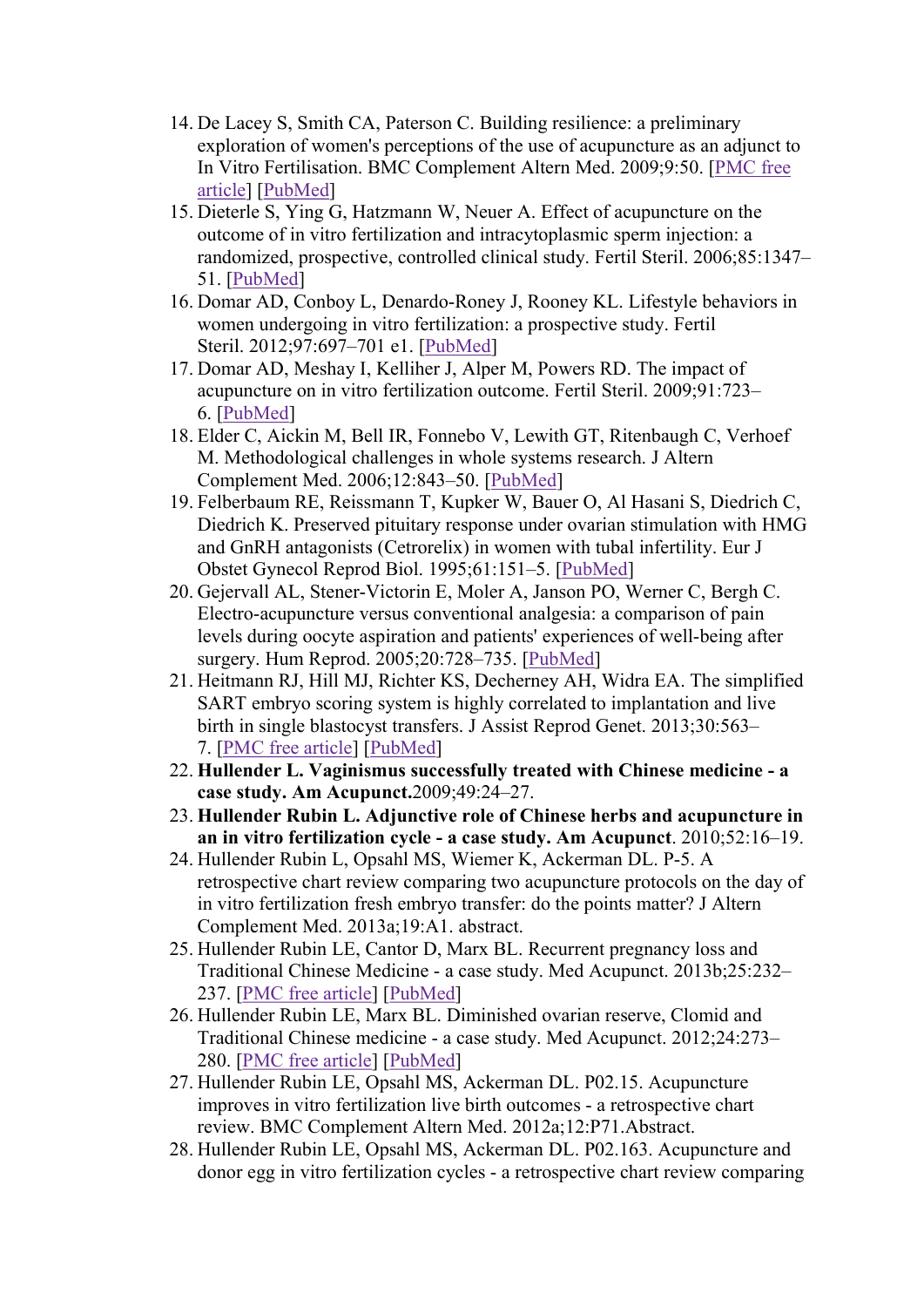two acupuncture protocols. BMC Complement Altern Med. 2012b;12:P219. Abstract.

- 29. Hullender Rubin LE, Opsahl MS, Taylor-Swanson L, Ackerman DL. Acupuncture and in vitro fertilizaiton live births - a retrospective chart review. J Alt Complement Med. 2013c;19:637–643.[PMC free article] [PubMed]
- 30. Humaidan P, Brock K, Bungum L, Stener-Victorin E. Pain relief during oocyte retrieval--exploring the role of different frequencies of electroacupuncture. Reprod Biomed Online. 2006;13:120–5.[PubMed]
- 31. Isoyama D, Cordts EB, De Souza Van Niewegen AM, De Almeida Pereira De Carvalho W, Matsumura ST, Barbosa CP. Effect of acupuncture on symptoms of anxiety in women undergoing in vitro fertilisation: a prospective randomised controlled study. Acupunct Med. 2012;30:85–8.[PubMed]
- 32.Jedel E, Labrie F, Oden A, Holm G, Nilsson L, Janson PO, Lind AK, Ohlsson C, Stener-Victorin E. Impact of electro-acupuncture and physical exercise on hyperandrogenism and oligo/amenorrhea in women with polycystic ovary syndrome: a randomized controlled trial. Am J Physiol Endocrinol Metab. 2011;300:E37–45. [PubMed]
- 33.Johansson J, Redman L, Veldhuis PP, Sazonova A, Labrie F, Holm G, Johannsson G, Stener-Victorin E. Acupuncture for ovulation induction in polycystic ovary syndrome: a randomized controlled trial.Am J Physiol Endocrin Metabol. 2013;304:E934–E943. [PMC free article] [PubMed]
- 34.Johansson J, Stener-Victorin E. Polycystic Ovary Syndrome: Effect and Mechanisms of Acupuncture for Ovulation Induction. Evid Based Complement Alternat Med. 2013;2013:762615.[PMC free article] [PubMed]
- 35. Kovarova P, Smith CA, Turnbull DA. An exploratory study of the effect of acupuncture on self-efficacy for women seeking fertility support. Explore. 2010;6:330–4. [PubMed]
- 36. Liang L. Acupuncture and IVF. Boulder, CO: Blue Poppy Press; 2003.
- 37. Lyttleton J. Treatment of Infertility with Chinese Medicine. Edinburgh: Churchill Livingston; 2004.
- 38. Macaluso M, Wright-Schnapp TJ, Chandra A, Johnson R, Satterwhite CL, Pulver A, Berman SM, Wang RY, Farr SL, Pollack LA. A public health focus on infertility prevention, detection, and management. Fertil Steril. 2010;93:16 e1–10. [PubMed]
- 39. Madaschi C, Braga DPAF, Figueira RDCS, Iaconelli A, Jr, Borges E., Jr Effect of acupuncture on assisted reproduction treatment outcomes. Acupunct Med. 2010;28:180–4. [PubMed]
- 40. Magarelli PC, Cridennda DK, Cohen M. Changes in serum cortisol and prolactin associated with acupuncture during controlled ovarian hyperstimulation in women undergoing in vitro fertilization-embryo transfer treatment. Fertil Steril. 2009;92:1870–9. [PubMed]
- 41. Manheimer E. Selecting a control for in vitro fertilization and acupuncture randomized controlled trials (RCTs): how sham controls may unnecessarily complicate the RCT evidence base. Fertil Steril.2011;95:2456–61. [PMC free article] [PubMed]
- 42. Manheimer E, Van Der Windt D, Cheng K, Stafford K, Liu J, Tierney J, Lao L, Berman BM, Langenberg P, Bouter LM. The effects of acupuncture on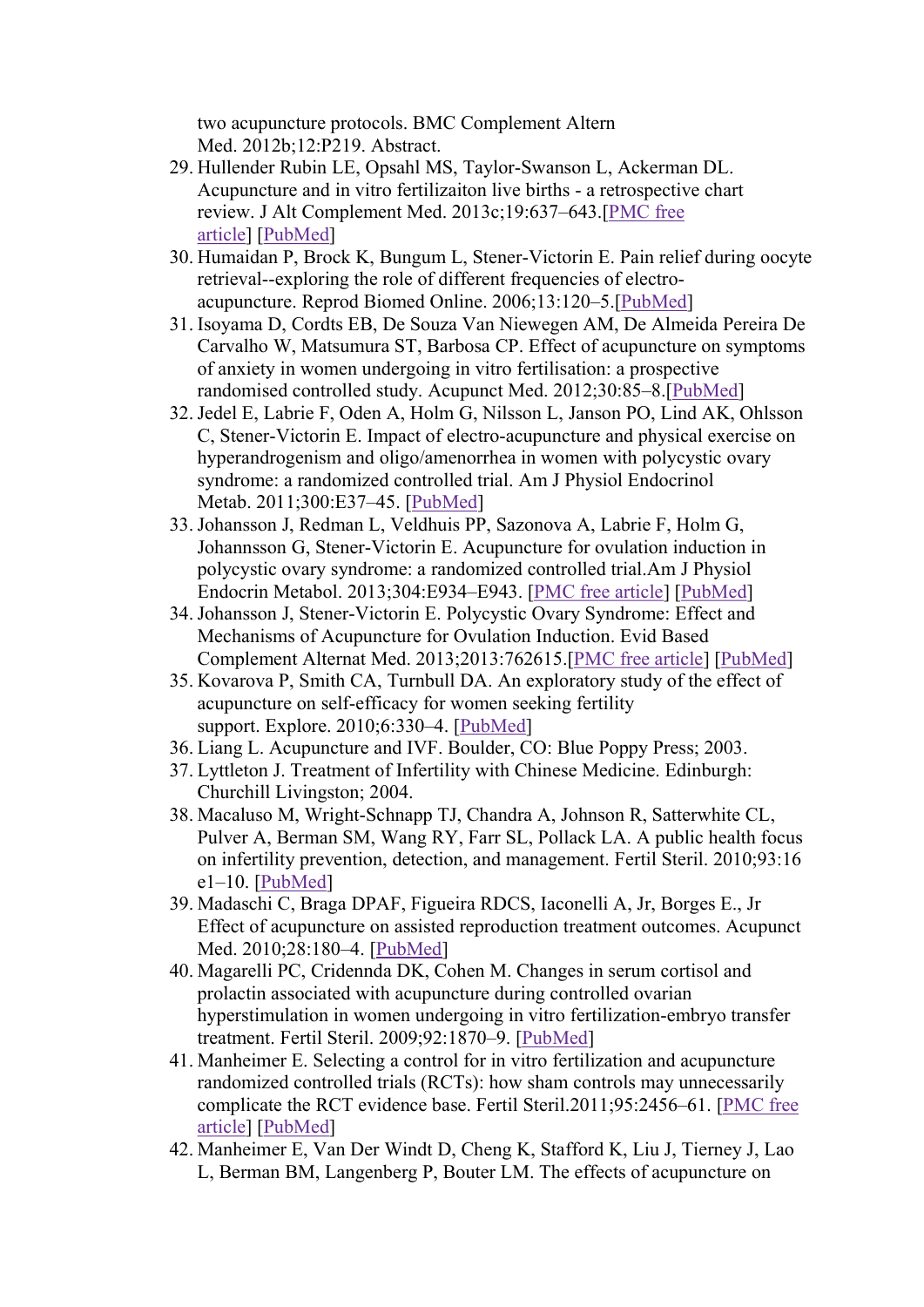rates of clinical pregnancy among women undergoing in vitro fertilization: a systematic review and meta-analysis. Hum Reprod Update.2013;19:696– 713. [PMC free article] [PubMed]

- 43. Manheimer E, Zhang G, Udoff L, Haramati A, Langenberg P, Berman BM, Bouter LM. Effects of acupuncture on rates of pregnancy and live birth among women undergoing in vitro fertilisation: systematic review and metaanalysis. BMJ. 2008;336:545–9. [PMC free article] [PubMed]
- 44. Napadow V, Ahn A, Longhurst J, Lao L, Stener-Victorin E, Harris R, Langevin HM. The status and future of acupuncture mechanisms research. J Altern Complement Med. 2008;14:861–869.[PMC free article] [PubMed]
- 45. Nedeljkovic M, Bouzas-Ammann G, Zimmermann L, Stute P, Ausfeld-Hafter B. Modalities of acupuncture treatments in assisted reproductive technology--a comparison of treatment practice in Swiss, German, and Austrian fertility centers with findings from randomized controlled trials. Forsch Komplementmed. 2013;20:112–8. [PubMed]
- 46. Noll AA, Wilm S. Chinese Medicine in Fertility Disorders. Stuttgart, Germany: Thieme; 2009.
- 47. Olivennes F, Alvarez S, Bouchard P, Fanchin R, Salat-Baroux J, Frydman R. The use of a GnRH antagonist (Cetrorelix) in a single dose protocol in IVFembryo transfer: a dose finding study of 3 versus 2 mg. Hum Reprod. 1998;13:2411–4. [PubMed]
- 48. Paulus WE, Zhang M, Strehler E, El-Danasouri I, Sterzik K. Influence of acupuncture on the pregnancy rate in patients who undergo assisted reproduction therapy. Fertil Steril. 2002;77:721–4.[PubMed]
- 49. Rashidi BH, Tehrani ES, Hamedani NA, Pirzadeh L. Effects of acupuncture on the outcome of in vitro fertilisation and intracytoplasmic sperm injection in women with polycystic ovarian syndrome.Acupunct Med. 2013;31:151– 6. [PubMed]
- 50. Ried K, Stuart K. Efficacy of Traditional Chinese Herbal Medicine in the management of female infertility: A systematic review. Complement Therap Med. 2011;19:319–331. [PubMed]
- 51. Ritenbaugh C, Verhoef M, Fleishmann S, Boon H. Whole Systems Research: a disciples for studying complementary and alternative medicine. Alternat Therap. 2003;9:32–36. [PubMed]
- 52. SART & ASRM. Guidelines on number of embryos transferred. Fertil Steril. 2006;86:S51–S52.[PubMed]
- 53. SART & ASRM. Guidelines on number of embryos transferred. Fertil Steril. 2008;90:S163–4.[PubMed]
- 54. SART & ASRM. Guidelines on number of embryos transferred. Fertil Steril. 2009;92:1518–9.[PubMed]
- 55. Shen C, Wu M, Shu D, Zhao X, Gao Y. The Role of Acupuncture in in vitro Fertilization: A Systematic Review and Meta-Analysis. Gynecol Obstet Invest 2014
- 56. Smith C, Coyle M, Norman RJ. Influence of acupuncture stimulation on pregnancy rates for women undergoing embryo transfer. Fertil Steril. 2006;85:1352–8. [PubMed]
- 57. Smith CA, Zhu X, He L, Song J. Acupuncture for primary dysmenorrhoea. Cochrane Database Sys Reviews. 2011:CD007854. [PubMed]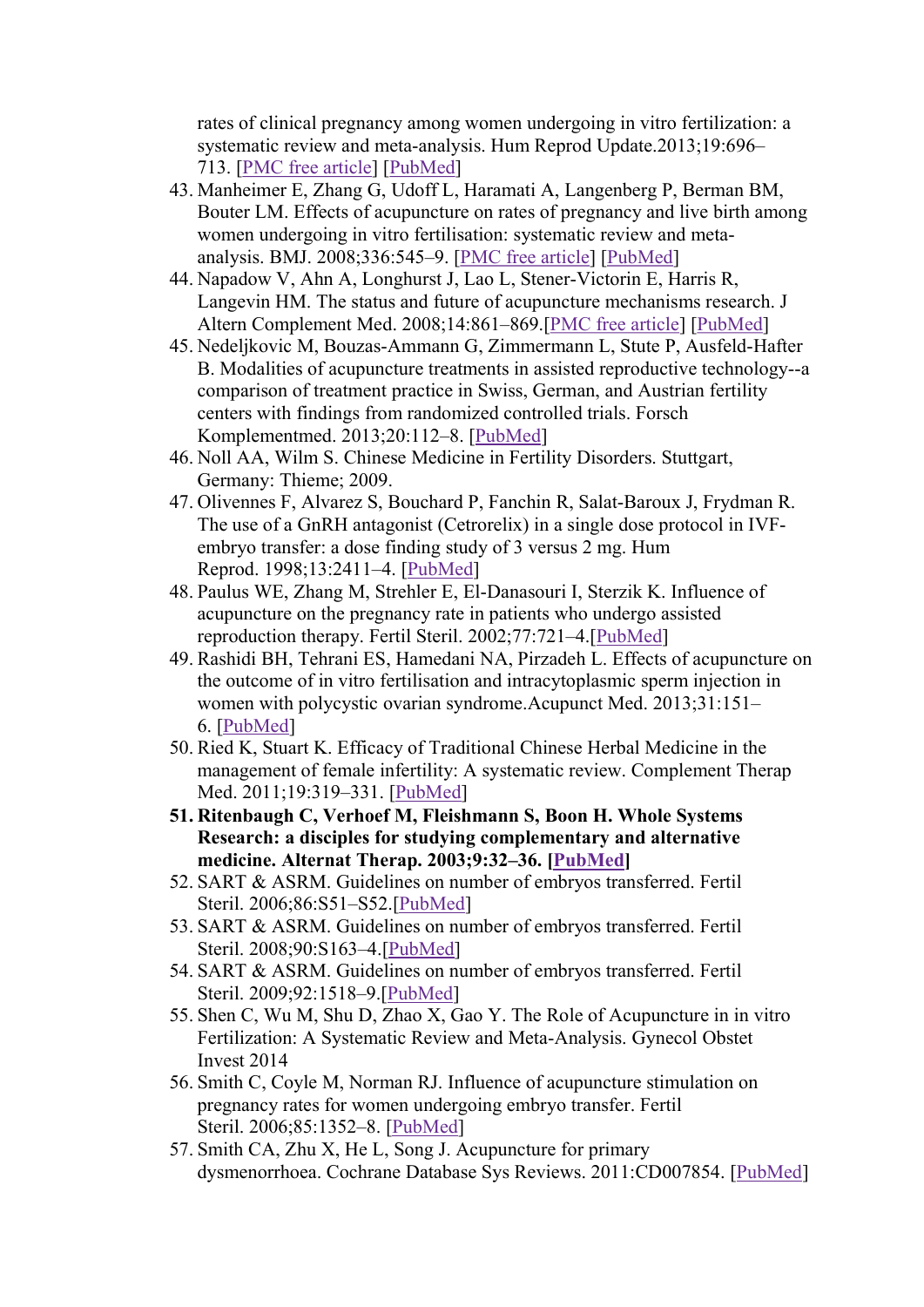- 58. Smith JF, Eisenberg ML, Millstein SG, Nachtigall RD, Shindel AW, Wing H, Cedars M, Pasch L, Katz PP. The use of complementary and alternative fertility treatment in couples seeking fertility care: data from a prospective cohort in the United States. Fertil Steril. 2010;93:2169–74.[PMC free article] [PubMed]
- 59. StataCORP. Stata Stastistical Software: Release 12. College Station, TX: 2011.
- 60. Stener-Victorin E. The pain-relieving effect of electro-acupuncture and conventional medical analgesic methods during oocyte retrieval: a systematic review of randomized controlled trials. Hum Reprod. 2005;20:339– 49. [PubMed]
- 61. Stener-Victorin E, Baghaei F, Holm G, Janson PO, Olivecrona G, Lönn M, Mannerås-Holm L. Effects of acupuncture and exercise on insulin sensitivity, adipose tissue characteristics, and markers of coagulation and fibrinolysis in women with polycystic ovary syndrome: secondary analyses of a randomized controlled trial. Fertil Steril. 2012;97:501–508. [PubMed]
- 62. Stener-Victorin E, Waldenstrom U, Andersson SA, Wikland M. Reduction of blood flow impedance in the uterine arteries of infertile women with electroacupuncture. Hum Reprod. 1996;11:1314–7.[PubMed]
- 63. Tan L, Tong Y, Sze SC, Xu M, Shi Y, Song XY, Zhang TT. Chinese herbal medicine for infertility with anovulation: a systematic review. J Altern Complement Med. 2012;18:1087–100. [PubMed]
- 64. Vernon M, Stern JE, Ball GD, Wininger D, Mayer J, Racowsky C. Utility of the national embryo morphology data collection by the Society for Assisted Reproductive Technologies (SART): correlation between day-3 morphology grade and live-birth outcome. Fertil Steril. 2011;95:2761–3.[PubMed]
- 65. Vickers AJ, Cronin AM, Maschino AC, Lewith G, Macpherson H, Foster NE, Sherman KJ, Witt CM, Linde K. Acupuncture for Chronic Pain: Individual Patient Data Meta-analysis. Arch Intern Med. 2012:1–10. [PMC free article] [PubMed]
- 66. Westergaard LG, Mao Q, Krogslund M, Sandrini S, Lenz S, Grinsted J. Acupuncture on the day of embryo transfer significantly improves the reproductive outcome in infertile women: a prospective, randomized trial. Fertil Steril. 2006;85:1341–6. [PubMed]
- 67. WHO. Western Pacific Region WHO international standard terminologies on traditional medicine in the Western Pacific region. Geneva, Switzerland: World Health Organization; 2007.

**PubReader format:** click here to try

# Formats:

- Article
- | PubReader
- |
- ePub (beta)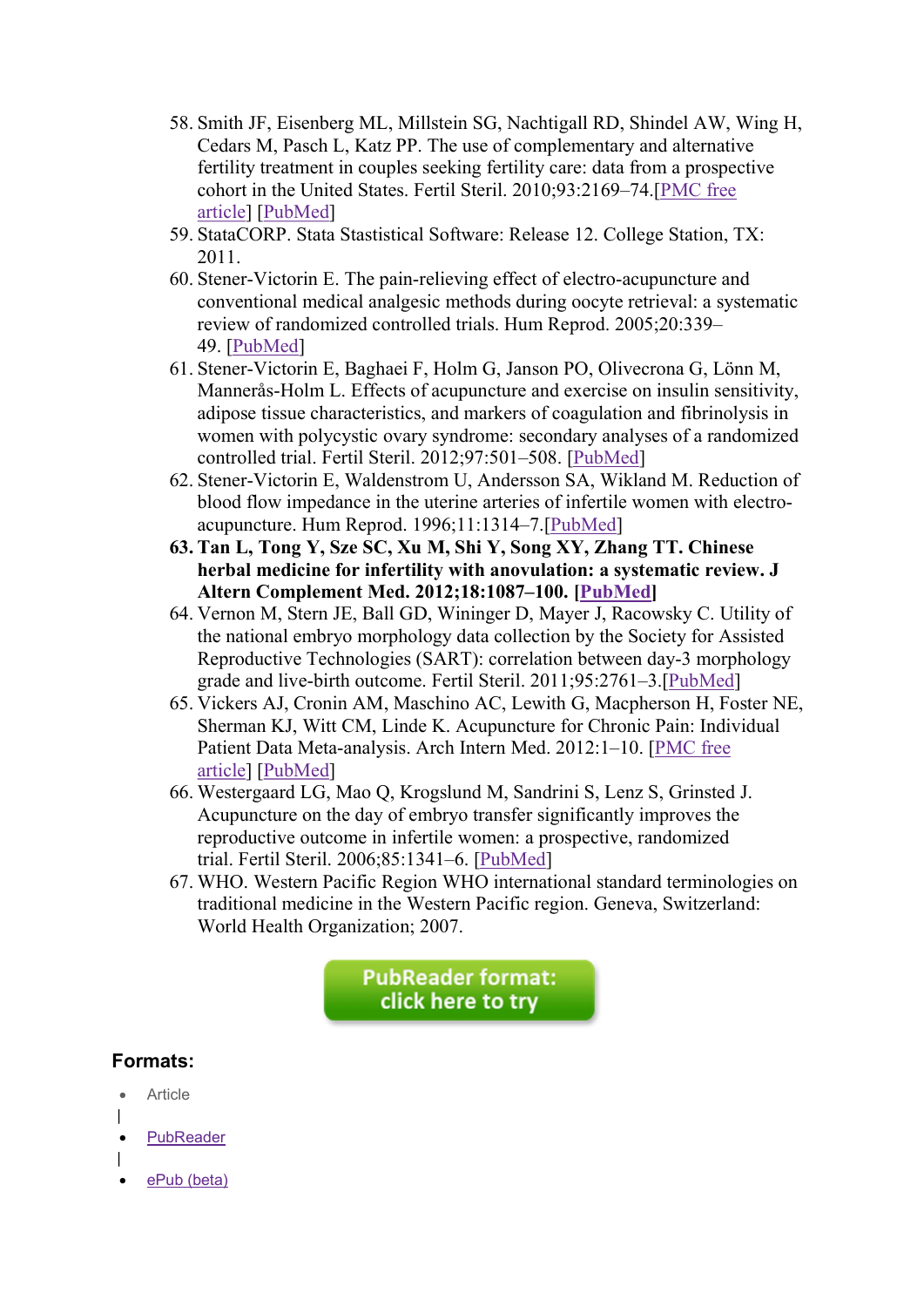- |
- PDF (303K)

**Citation** 

- |
- 

## **Share**







### Save items

Add to FavoritesView more options

### Similar articles in PubMed

- [Exploring the effects of Chinese medicine in improving uterine endometrial blood flow for increasing the successful rate of in vitro fertilization and embryo transfer].[Zhong Xi Yi Jie He Xue Bao. 2011]
- Acupuncture and in vitro fertilization: a retrospective chart review.[J Altern Complement Med. 2013]
- Effects of acupuncture on rates of pregnancy and live birth among women undergoing in vitro fertilisation: systematic review and meta-analysis.[BMJ. 2008]
- Guidelines for the number of embryos to transfer following in vitro fertilization No. 182, September 2006.[Int J Gynaecol Obstet. 2008]
- **Estimating the net effect of progesterone elevation on the day of hCG on live birth rates after IVF:** a cohort analysis of 3296 IVF cycles.[Hum Reprod. 2015]

See reviews...See all...

#### **Links**

PubMed

#### Recent Activity

#### ClearTurn Off

• Impact of Whole Systems Traditional Chinese Medicine on In Vitro Fertilization O...

Impact of Whole Systems Traditional Chinese Medicine on In Vitro Fertilization Outcomes

NIHPA Author Manuscripts. 2015 Jun; 30(6)602

Efficacy of traditional Chinese herbal medicine in the management of female infe...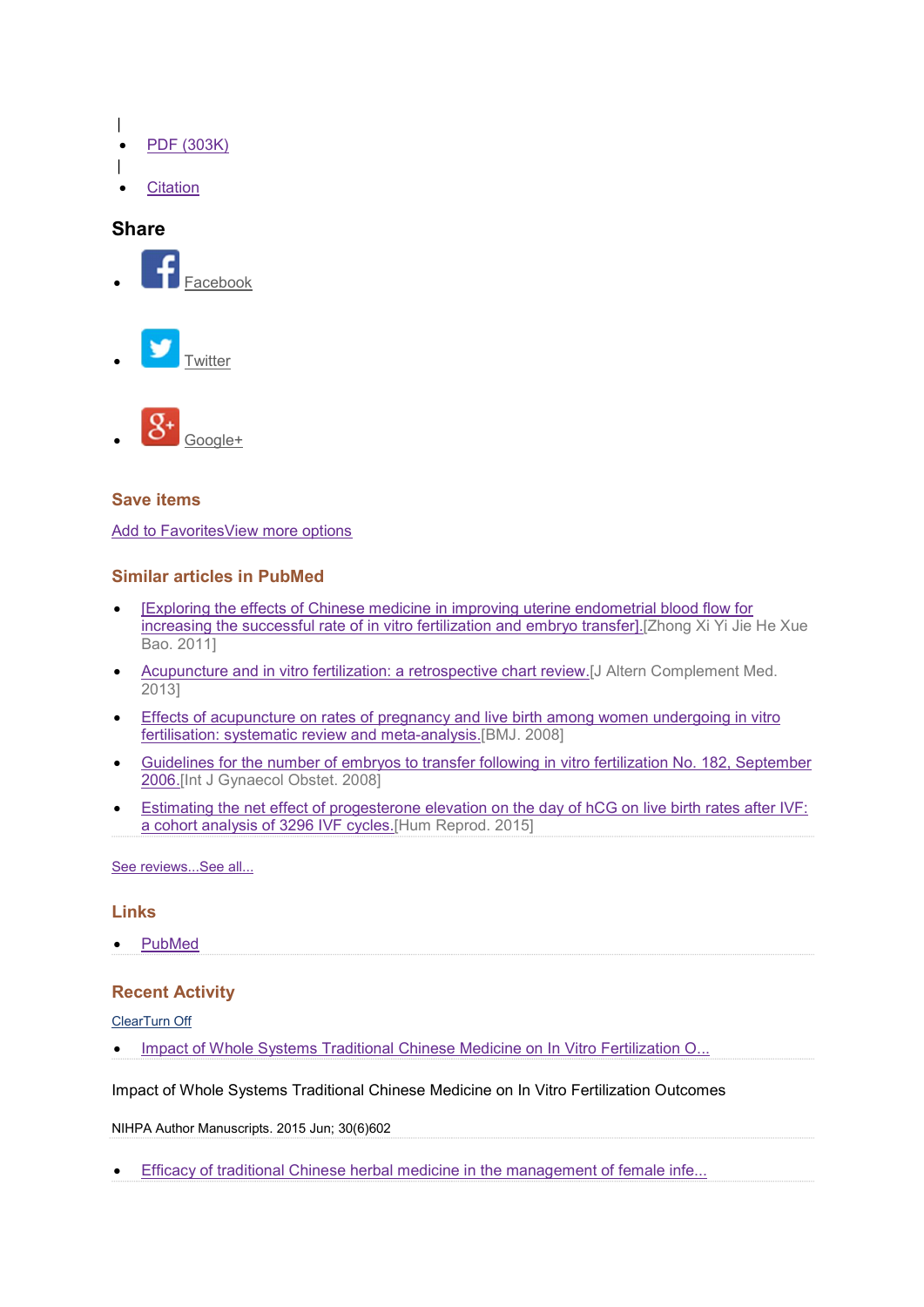Efficacy of traditional Chinese herbal medicine in the management of female infertility: a systematic review

|                          | <b>PubMed Health</b> |
|--------------------------|----------------------|
| <b>TCM, IVF (1)</b><br>٠ |                      |
|                          |                      |
|                          | PubMed Health        |
|                          |                      |
| Whole TCM, IVF (0)       |                      |
|                          |                      |
|                          | <b>PubMed Health</b> |
| <b>Therapy</b>           |                      |
| Therapy                  |                      |

See more...

 Acupuncture performed before and after embryo transfer: a randomized controlled trial.[J Reprod Med. 2014]

PubMed Health

- Review Acupuncture and women's health: an overview of the role of acupuncture and its clinical management in women's reproductive health.[Int J Womens Health. 2014]
- [Modalities of acupuncture treatments in assisted reproductive technology--a comparison of treatment practice in Swiss, German, and Austrian fertility centers with findings from randomized controlled trials].[Forsch Komplementmed. 2013]
- Review Efficacy of Traditional Chinese Herbal Medicine in the management of female infertility: a systematic review.[Complement Ther Med. 2011]
- Review Chinese herbal medicine for infertility with anovulation: a systematic review.[J Altern Complement Med. 2012]
- Review Can Chinese herbal medicine improve outcomes of in vitro fertilization? A systematic review and meta-analysis of randomized controlled trials.[PLoS One. 2013]
- Gonadotropin-releasing hormone agonist use in assisted reproduction cycles: the influence of long and short regimens on pregnancy rates.[Fertil Steril. 1999]
- Preserved pituitary response under ovarian stimulation with HMG and GnRH antagonists (Cetrorelix) in women with tubal infertility.[Eur J Obstet Gynecol Reprod Biol. 1995]
- The use of a GnRH antagonist (Cetrorelix) in a single dose protocol in IVF-embryo transfer: a dose finding study of 3 versus 2 mg.[Hum Reprod. 1998]
- Guidelines on number of embryos transferred.[Fertil Steril. 2006]
- Guidelines on number of embryos transferred.[Fertil Steril. 2008]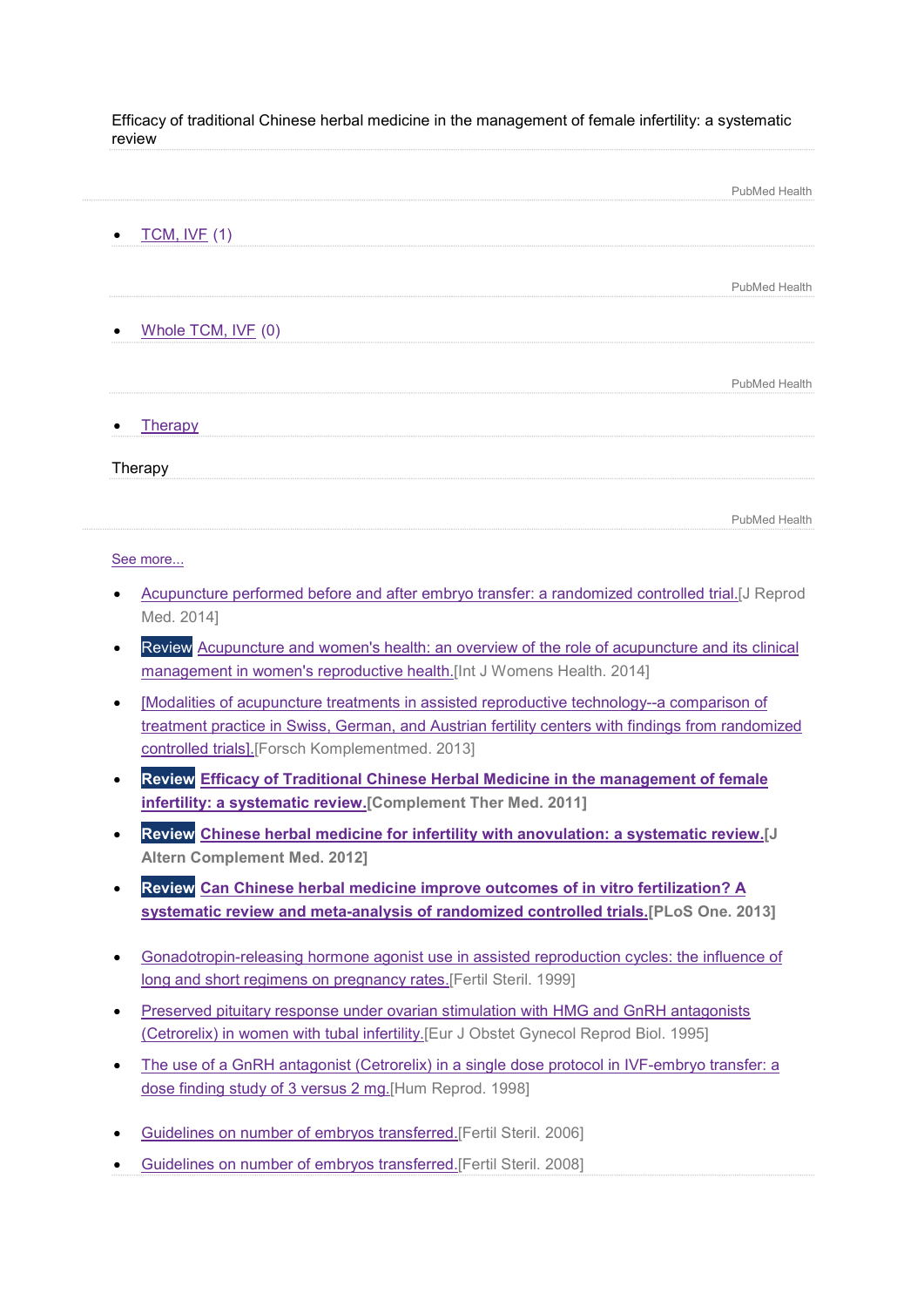- Guidelines on number of embryos transferred.[Fertil Steril. 2009]
- Influence of acupuncture on the pregnancy rate in patients who undergo assisted reproduction therapy.[Fertil Steril. 2002]
- Acupuncture performed before and after embryo transfer: a randomized controlled trial.[J Reprod Med. 2014]
- Acupuncture and in vitro fertilization: a retrospective chart review.[J Altern Complement Med. 2013]
- Acupuncture performed before and after embryo transfer: a randomized controlled trial.[J Reprod Med. 2014]
- Review Acupuncture and women's health: an overview of the role of acupuncture and its clinical management in women's reproductive health.[Int J Womens Health. 2014]
- Recurrent Pregnancy Loss and Traditional Chinese Medicine.[Med Acupunct. 2013]
- Diminished Ovarian Reserve, Clomid, and Traditional Chinese Medicine: A Case Study.[Med Acupunct. 2012]
- Review Acupuncture for primary dysmenorrhoea.[Cochrane Database Syst Rev. 2011]
- Acupuncture normalizes dysfunction of hypothalamic-pituitary-ovarian axis.[Acupunct Electrother Res. 1997]
- The status and future of acupuncture mechanism research. [J Altern Complement Med. 2008]
- Reduction of blood flow impedance in the uterine arteries of infertile women with electroacupuncture.[Hum Reprod. 1996]
- Effects of acupuncture on the outcome of in vitro fertilisation and intracytoplasmic sperm injection in women with polycystic ovarian syndrome.[Acupunct Med. 2013]
- Impact of electro-acupuncture and physical exercise on hyperandrogenism and oligo/amenorrhea in women with polycystic ovary syndrome: a randomized controlled trial.[Am J Physiol Endocrinol Metab. 2011]
- Effects of acupuncture and exercise on insulin sensitivity, adipose tissue characteristics, and markers of coagulation and fibrinolysis in women with polycystic ovary syndrome: secondary analyses of a randomized controlled trial.[Fertil Steril. 2012]

#### See more ...

- A public health focus on infertility prevention, detection, and management.[Fertil Steril. 2010]
- Review Psychological impact of infertility. [Best Pract Res Clin Obstet Gynaecol. 2007]
- Influence of acupuncture stimulation on pregnancy rates for women undergoing embryo transfer.[Fertil Steril. 2006]
- The impact of acupuncture on in vitro fertilization outcome. [Fertil Steril. 2009]
- Effect of acupuncture on symptoms of anxiety in women undergoing in vitro fertilisation: a prospective randomised controlled study.[Acupunct Med. 2012]